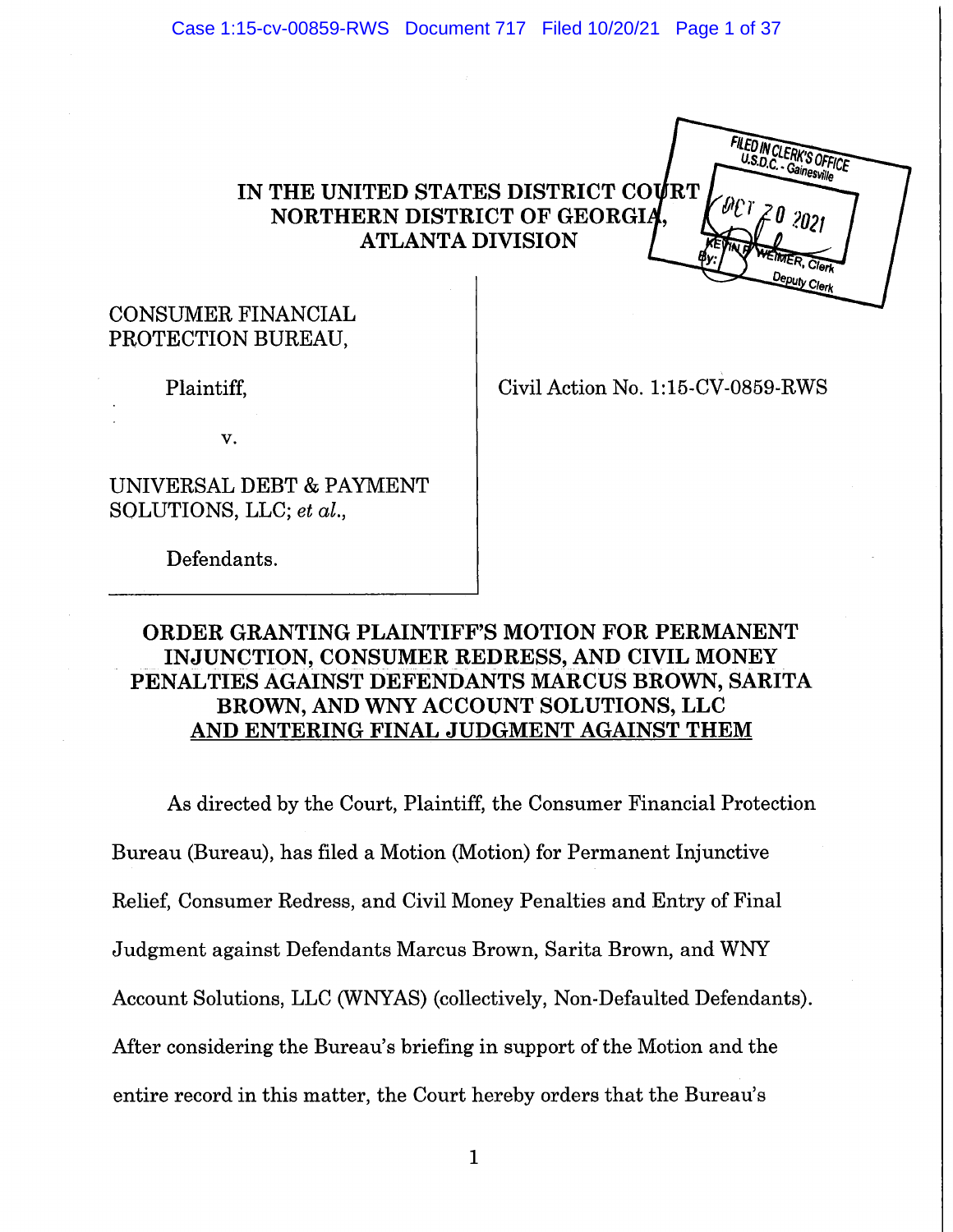Motion is GRANTED. The Court makes the following findings and enters the following Order:

## **FINDINGS**

## **Procedural History**

This is an action by the Bureau under (a) sections 1031, 1036, 1. and 1054 of the Consumer Financial Protection Act of 2010 (CFPA), 12 U.S.C. §§ 5531, 5536, 5564; and (b) sections 806, 807, and 809 the Fair Debt Collection Practices Act (FDCPA), 15 U.S.C. §§ 1692-1692p. The Complaint, filed March 26, 3015, as amended by the Court's order dated August 25, 2017 striking certain of the Bureau's claims [ECF No. 435], seeks permanent injunctive relief, consumer redress, and civil money penalties against Defendants for their operation of a fraudulent debt collection scheme.

2. Early in the litigation, the following Defendants defaulted: Check & Credit Recovery, LLC, Credit Power, LLC, Universal Debt & Payment Solutions, LLC, Universal Debt Solutions, LLC, and WNY Solutions Group, LLC (hereinafter, Defaulted Defendants). ECF Nos. 150, 199.

Subsequently, the Bureau voluntarily dismissed its claims 3. against Defendant V. Bagga and she was thereafter dismissed from the case by order of the Court. ECF No. 449.

 $\overline{2}$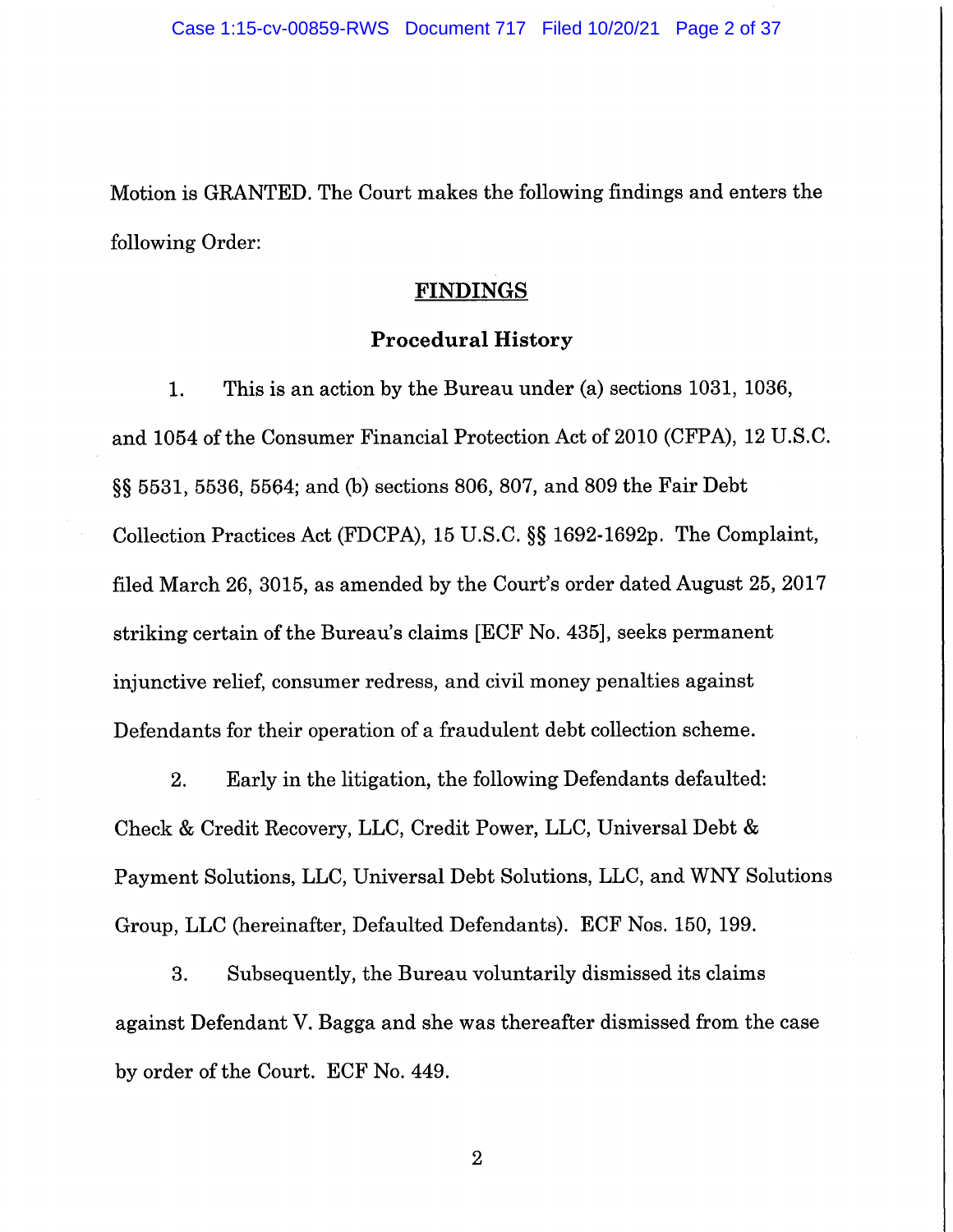On March 21, 2019, the Court issued a decision and order  $\overline{4}$ . granting partial summary judgment to the Bureau on its claims [ECF No. 576] (Summary Judgment Order). The Summary Judgment Order held that the remaining Defendants, other than S Payment Processing & Solutions, LLC, were liable for violations of the CFPA and the FDCPA. The Court did not rule on the remedies to be imposed on the liable Defendants, namely whether and what kind of injunctive relief was warranted, whether civil penalties would be awarded, and whether it was appropriate to impose joint and several liability for consumer redress.

On February 16, 2020, the Court issued a decision and order (1) 5. appointing a Receiver; (2) imposing contempt sanctions on certain Defendants for violations of the Preliminary Injunction Order [ECF No. 16], and (3) imposing supplemental contempt sanctions on an individual Defendant for continued violations of the Preliminary Injunction Order. ECF No. 624 (Receivership Order).

6. After issuance of the Summary Judgment Order, the following Defendants settled with the Bureau, resulting in the Court's entry of stipulated judgments against them: Sumant Khan, S Payment Processing & Solutions, LLC, Mohan Bagga, and Tasha Pratcher. ECF Nos. No. 588, 599, 683.

 $\overline{3}$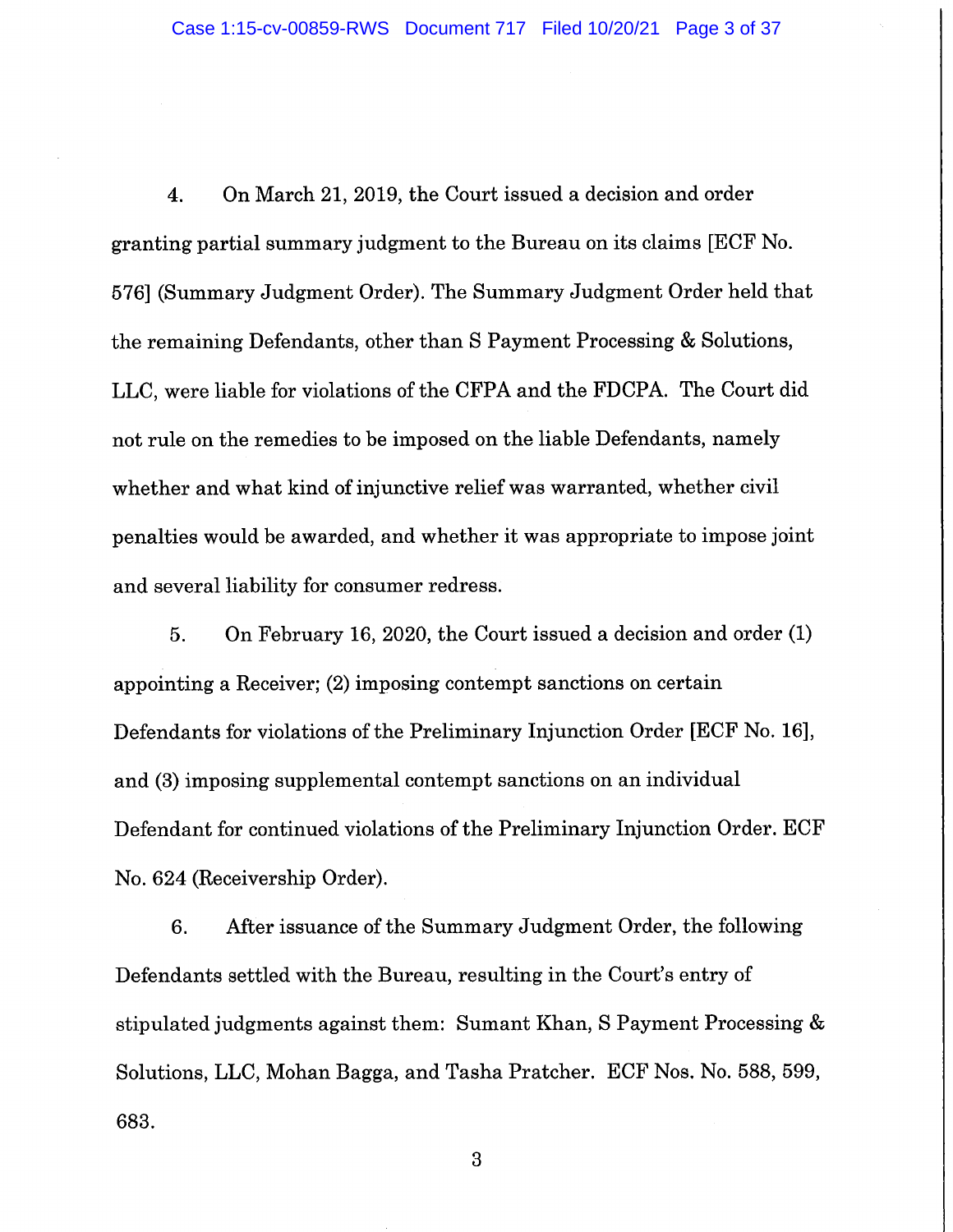Following these settlements, the Bureau filed briefing and  $7.$ proposed orders on the remedies to be imposed on Individual Defendants Marcus Brown and Sarita Brown, WNYAS, and the Defaulted Defendants.

#### **Findings of Fact**

8. The Bureau has the authority under section  $1055(a)(1)$  of the CFPA, 12 U.S.C. § 5565, and section 814 of the FDCPA, 15 U.S.C. § 1692l, to seek the relief it has requested, and the Complaint states a claim upon which relief can be granted against the Non-Defaulted Defendants.

9. This Court has jurisdiction over the subject matter of this case and has jurisdiction over all the parties hereto, and venue in this district is proper.

In the Summary Judgment Order, the Court held that the Non-10. Defaulted Defendants violated the FDCPA and the CFPA by conducting a fraudulent debt collection scheme. ECF No. 576. The Court's findings of fact in the Summary Judgment Order are hereby incorporated by reference in this Order.

11. Entry of this Order is in the public interest.

## Violations of the CFPA and FDCPA

Defendants Marcus Brown and WNYAS are "covered persons" as 12. defined by the CFPA, 12 U.S.C.  $\S$  5481(6), (15)(A)(x).

 $\overline{4}$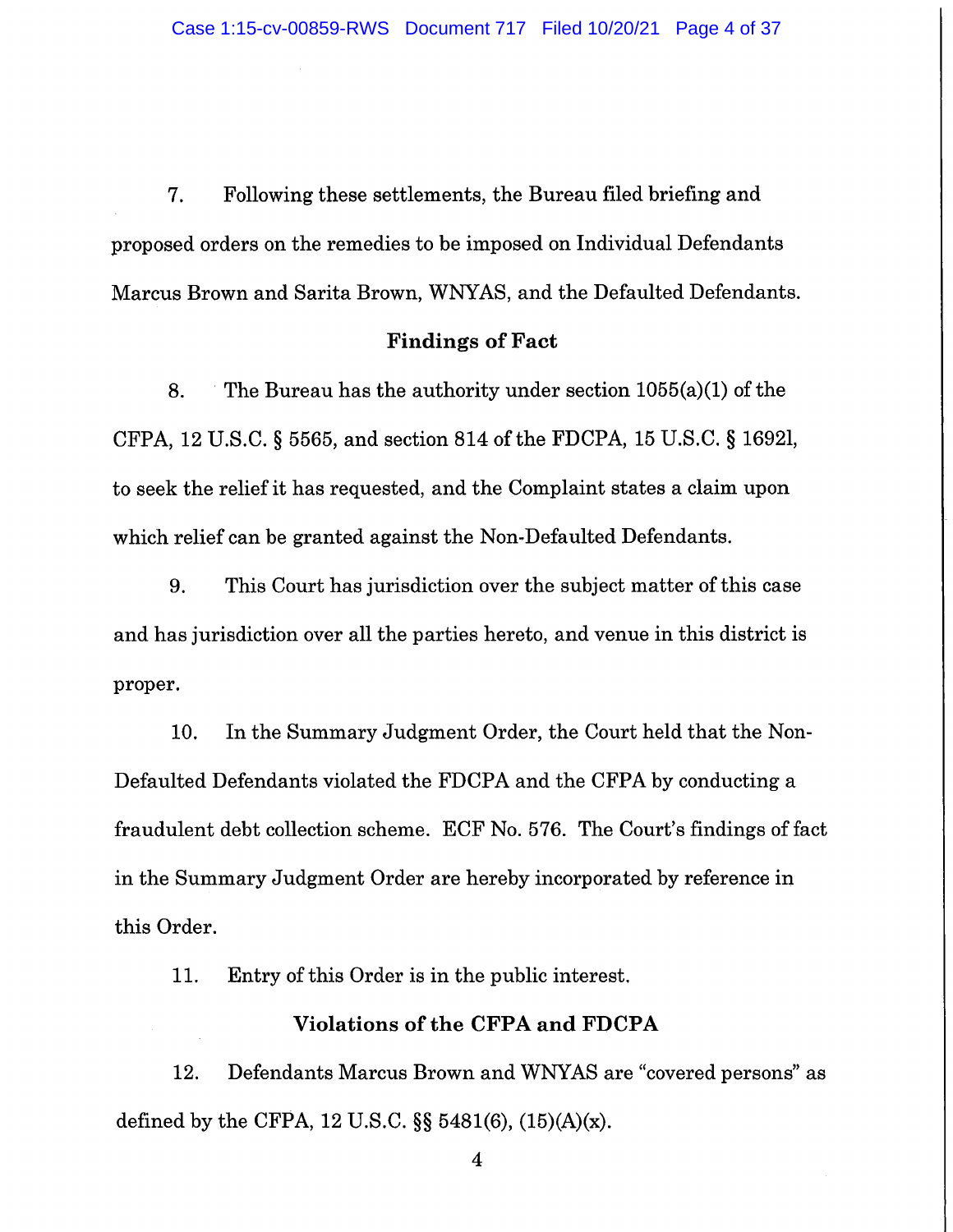Marcus Brown is also a "related person," and thus a "covered 13. person," because he served as an officer, sole and controlling owner, and/or agent of the LLC Defendants, who were covered persons, and he materially participated in the conduct of their affairs. 12 U.S.C. § 5481(25).

Defendants Marcus Brown and WNYAS are "debt collectors" 14. collecting "debts," as those terms are defined by the FDCPA, 15 U.S.C. §§  $1692a(6)$  & (5).

The LLC Defendants operated as a common enterprise under the 15. criteria set forth in FTC v. WV Universal Mgmt. LLC, 877 F.3d 1234, 1240 (11th Cir. 2017) and FTC v. Nat'l Urological Grp., Inc., 645 F. Supp. 2d 1167, 1213 (N.D. Ga. 2008). The LLC Defendants shared officers and office space, operated under the common control of the individual Defendants, shared employees, transferred and commingled money at will between their bank accounts, and paid each other's expenses. Each LLC Defendant played a role in the debt collection business and none could have operated it independently.

16. Marcus Brown and WNYAS violated sections 1031 and  $1036(a)(1)(B)$  of the CFPA by their deceptive acts and practices in the course of collecting purported debt as found in the Summary Judgment Order.

17. Marcus Brown and WNYAS violated section 806 of the FDCPA,

 $\overline{5}$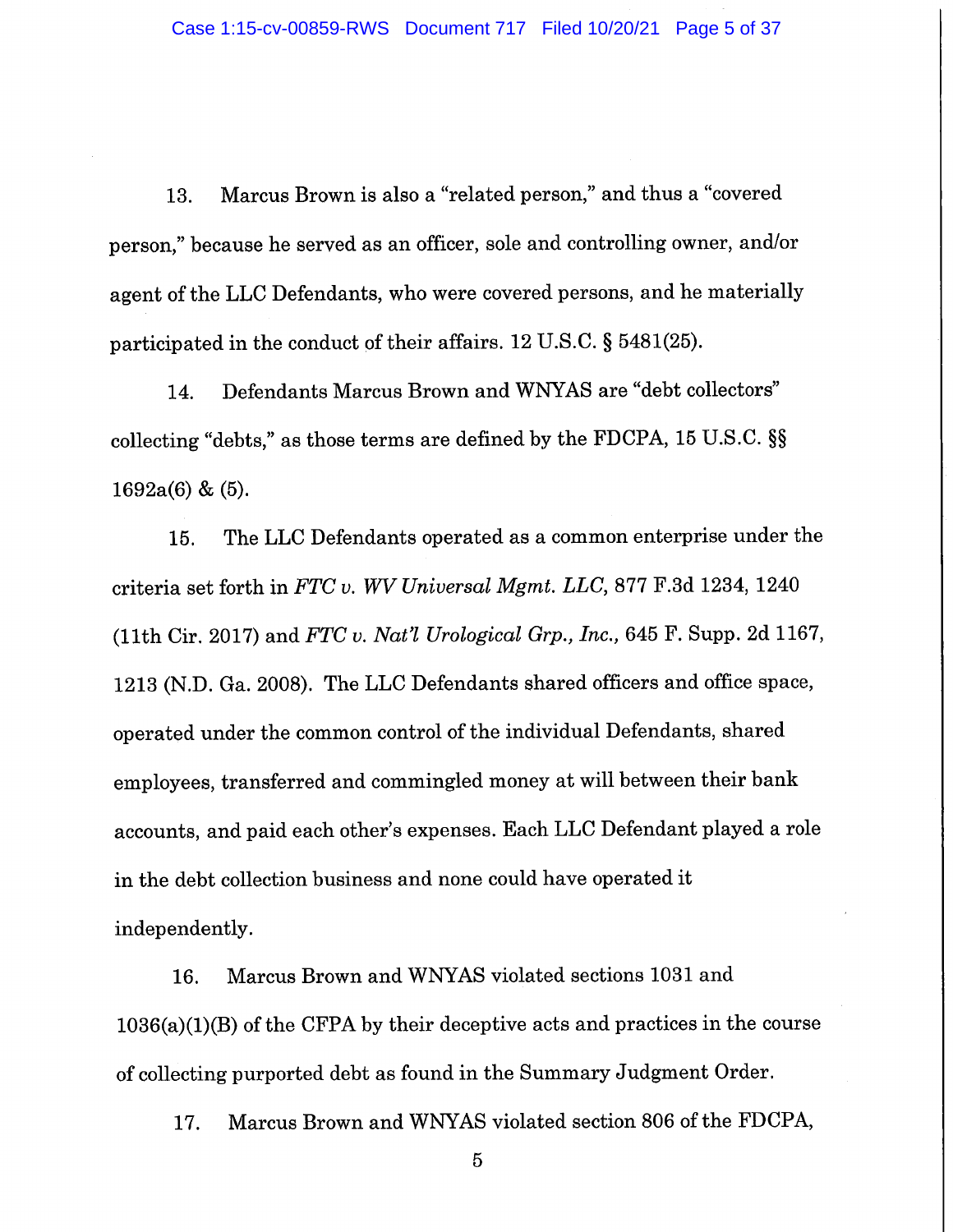15 U.S.C. § 1692d, as found in the Summary Judgment Order, by engaging in practices "the natural consequence of which was to harass, oppress, or abuse" consumers in connection with the collection of a debt.

18. Marcus Brown and WNYAS violated section 807 of the FDCPA, 15 U.S.C. § 1692e, as found in the Summary Judgment Order, by employing "false, deceptive, or misleading representation[s] or mean[s] in connection with the collection of  $\prod$  debts."

19. Marcus Brown and WNYAS violated section 809 of the FDCPA, 15 U.S.C. § 1692g, by failing to furnish consumers with validation of debts, as found in the Summary Judgment Order.

20. Marcus Brown is liable under the CFPA and the FDCPA because he controlled, participated directly in, and knew about the deceptive, unfair, harassing, and abusive Debt Collection Activities of the LLC Defendants.

21. Sarita Brown violated the CFPA, 12 U.S.C.  $\S$  5536(a)(3), by "knowingly or recklessly provid [ing] substantial assistance to" covered persons UDPS, UDS, WNYAS, and Marcus Brown, as found in the Summary Judgment Order.

22. Each of the Non-Defaulted Defendants is jointly and severally liable, along with the Defaulted Defendants, for the violations enumerated above.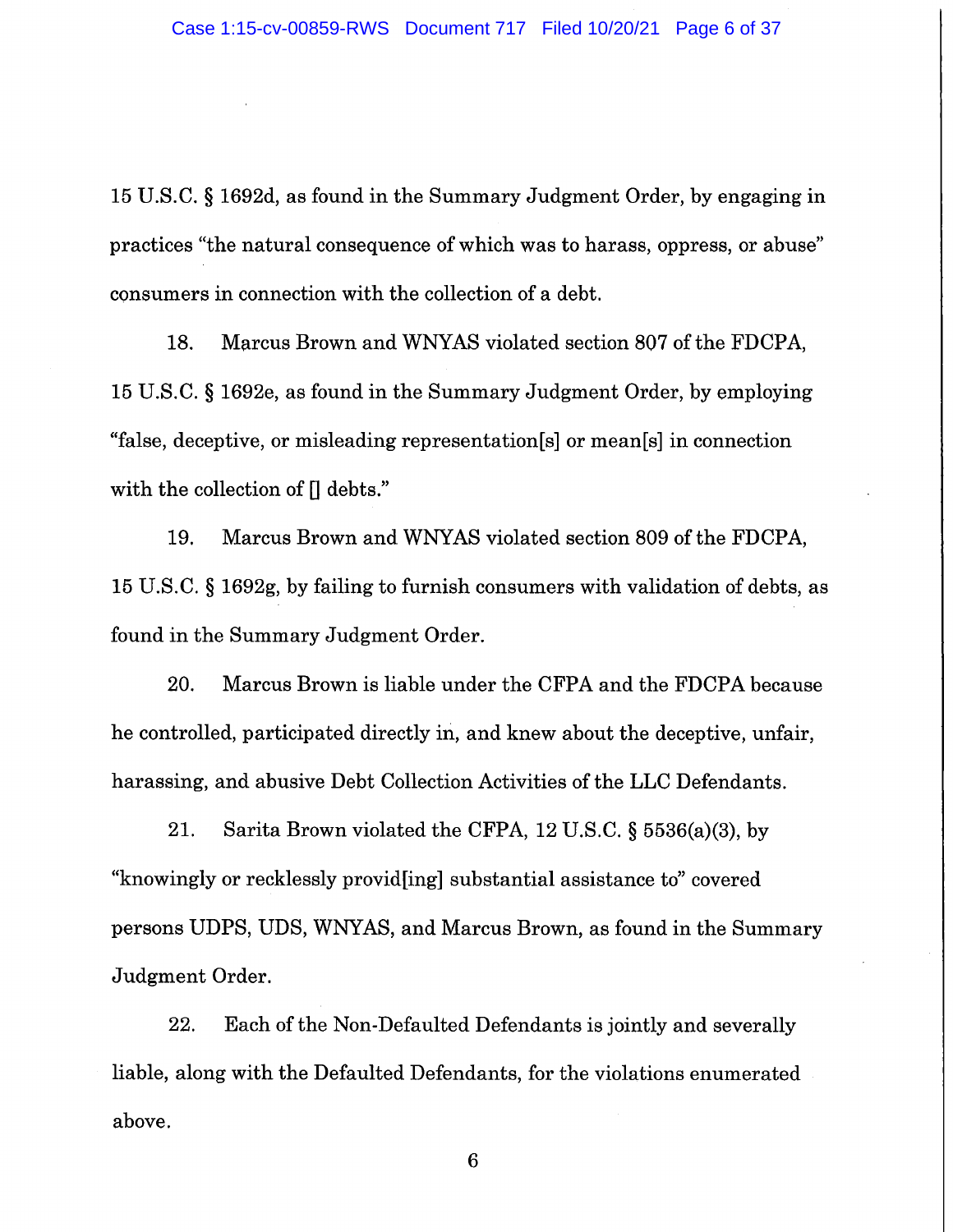### Remedies

23. The CFPA empowers this Court to grant any appropriate legal or equitable relief with respect to a violation of Federal consumer financial law, including refund of moneys, restitution, payment of damages or other monetary relief, injunctive relief, and civil money penalties. 12 U.S.C. § 5565.

24. Absent a permanent injunction, there is a reasonable likelihood that the Non-Defaulted Defendants will continue to engage in the unlawful conduct alleged in the Complaint or similar misconduct. The Non-Defaulted Defendants' unlawful conduct justifies permanent injunctive relief.

25. The Bureau established through competent evidence that the financial harm to consumers from Defendants' violations was at least \$5,261,484.00, which is the amount paid to the LLC Defendants by consumers, net of chargebacks and refunds. As a result of prior settlements in this litigation, \$77,536.29 has been paid to the Bureau by former Defendants for purposes of consumer redress. Therefore, the Bureau is entitled to a judgment for monetary relief in the amount of \$5,183,947.71 against the remaining Defendants, which shall be used to compensate Affected Consumers (as defined below). The remaining Defendants are the Non-Defaulted Defendants and Defaulted Defendants.

 $\overline{7}$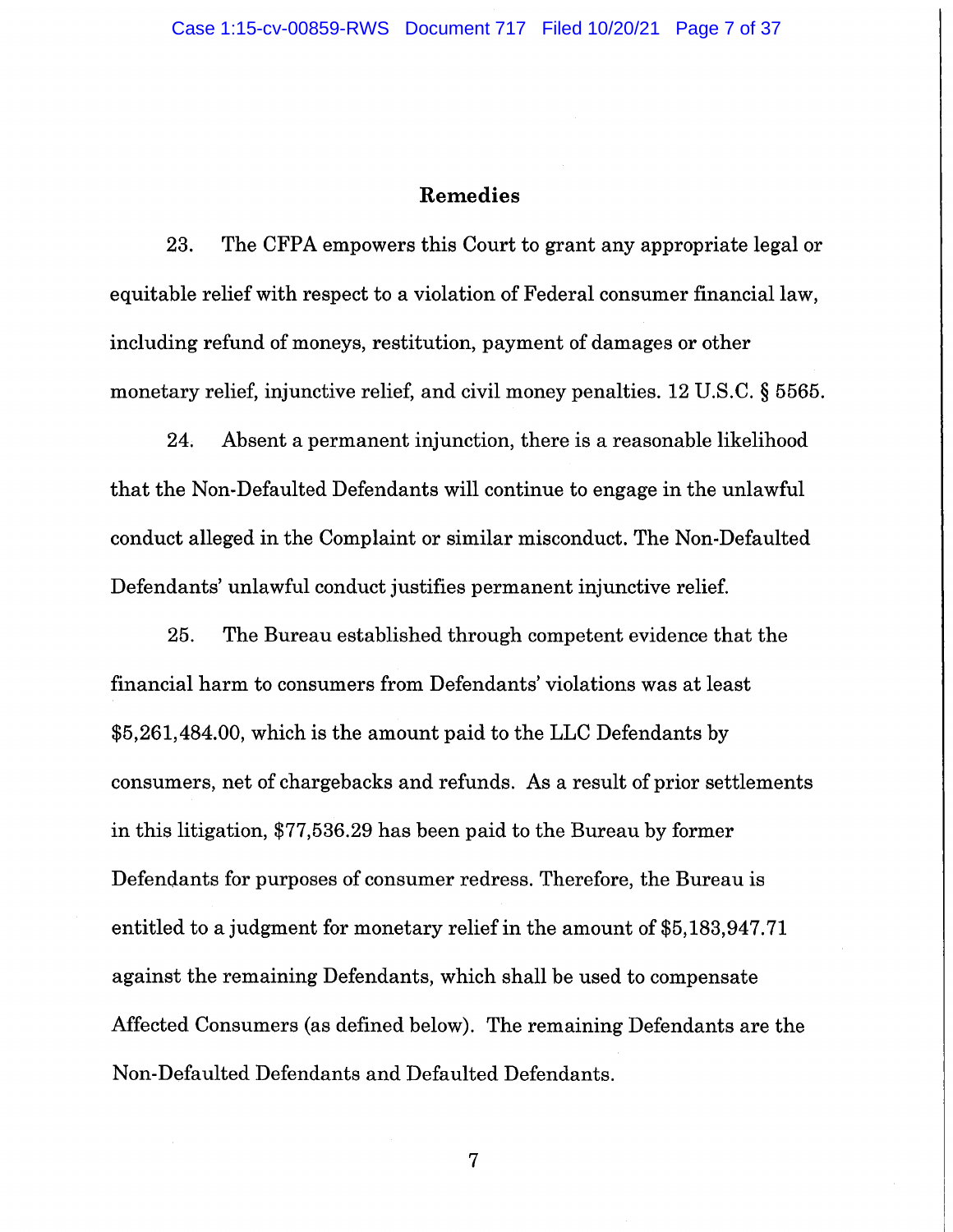26. The Non-Defaulted Defendants and the Defaulted Defendants are jointly and severally liable for the monetary relief awarded by the Court.

27. This action and the relief awarded by this Order are in addition to, and not in lieu of, other remedies as may be provided by law, including both civil and criminal remedies.

#### **ORDER**

## **DEFINITIONS**

The following definitions apply to this Order:

"Affected Consumer" means a person who made payments 28. through credit and debit card transactions, which were not later refunded or otherwise credited, to the LLC Defendants, S Payment Processing & Solutions, LLC, or MC Processing, LLC between March 1, 2011 and March 30, 2015.

"Asset" means any legal or equitable interest in, right to, or 29. claim to any real, personal, or intellectual property, including, but not limited to, chattel, goods, instruments, equipment, fixtures, general intangibles, effects, leaseholds, contracts, mail or other deliveries, shares of stock, commodities, futures, inventory, checks, notes, accounts, credits, receivables (as those terms are defined in the Uniform Commercial Code). funds, cash, and trusts, including trusts held for the benefit of a person's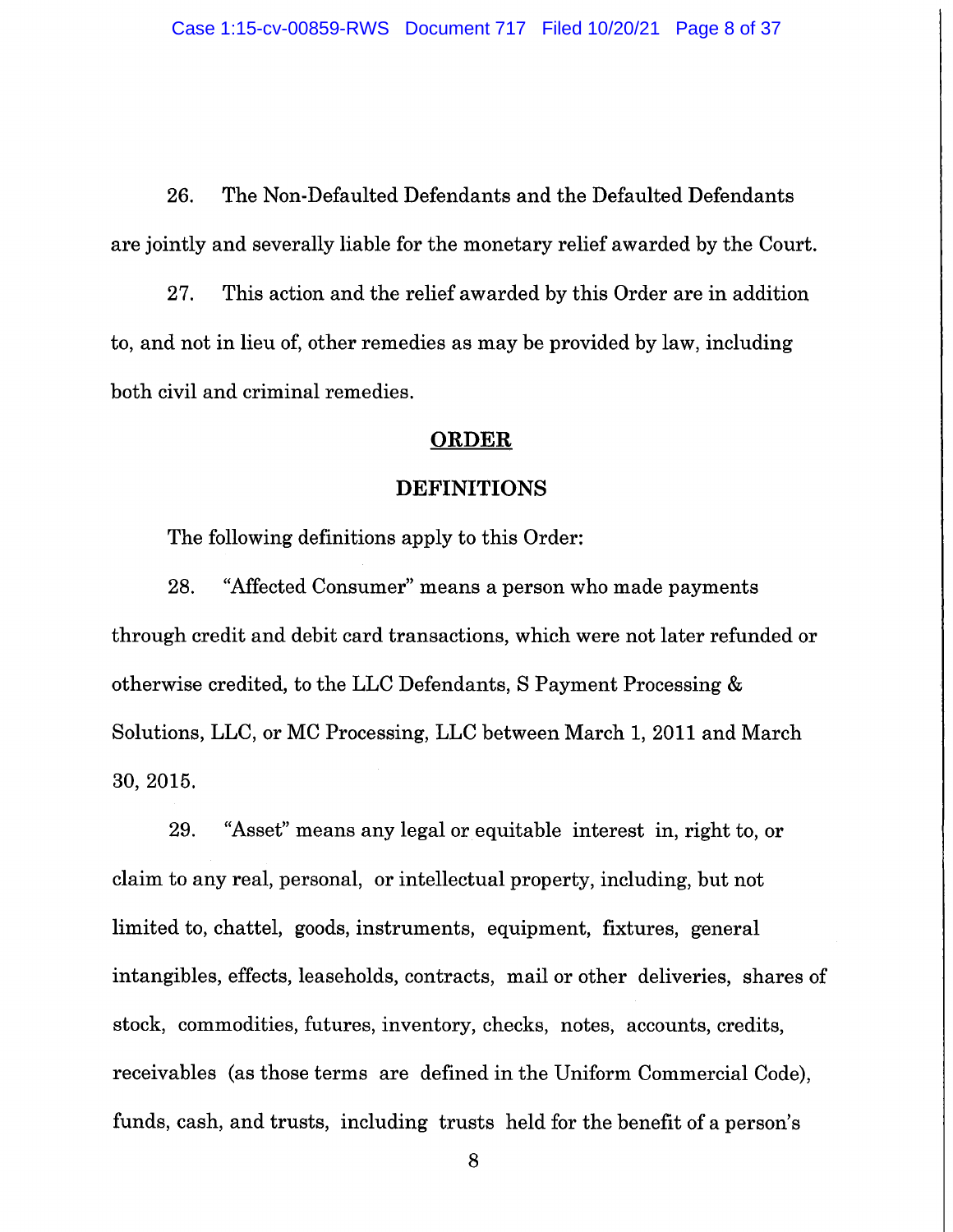minor children or spouse, wherever located, whether in the United States or abroad.

"Assistling Others" includes, but is not limited to: 30.

- consulting in any form whatsoever; a.
- providing paralegal or administrative support services;  $\mathbf{b}$ .
- performing customer service functions, including but not  $\mathbf{c}$ . limited to, receiving or responding to consumer complaints;
- d. formulating or providing, or arranging for the formulation or provision of, any advertising or marketing material, including but not limited to, any telephone sales script, direct mail solicitation, or the text of any Internet website, email, or other electronic communication or advertisement;
- formulating or providing, or arranging for the formulation or е. provision of, any marketing support material or service, including but not limited to, web or Internet Protocol addresses or domain name registration for any Internet websites, affiliate marketing services, or media placement services;
- f. providing names of, or assisting in the generation of, potential customers;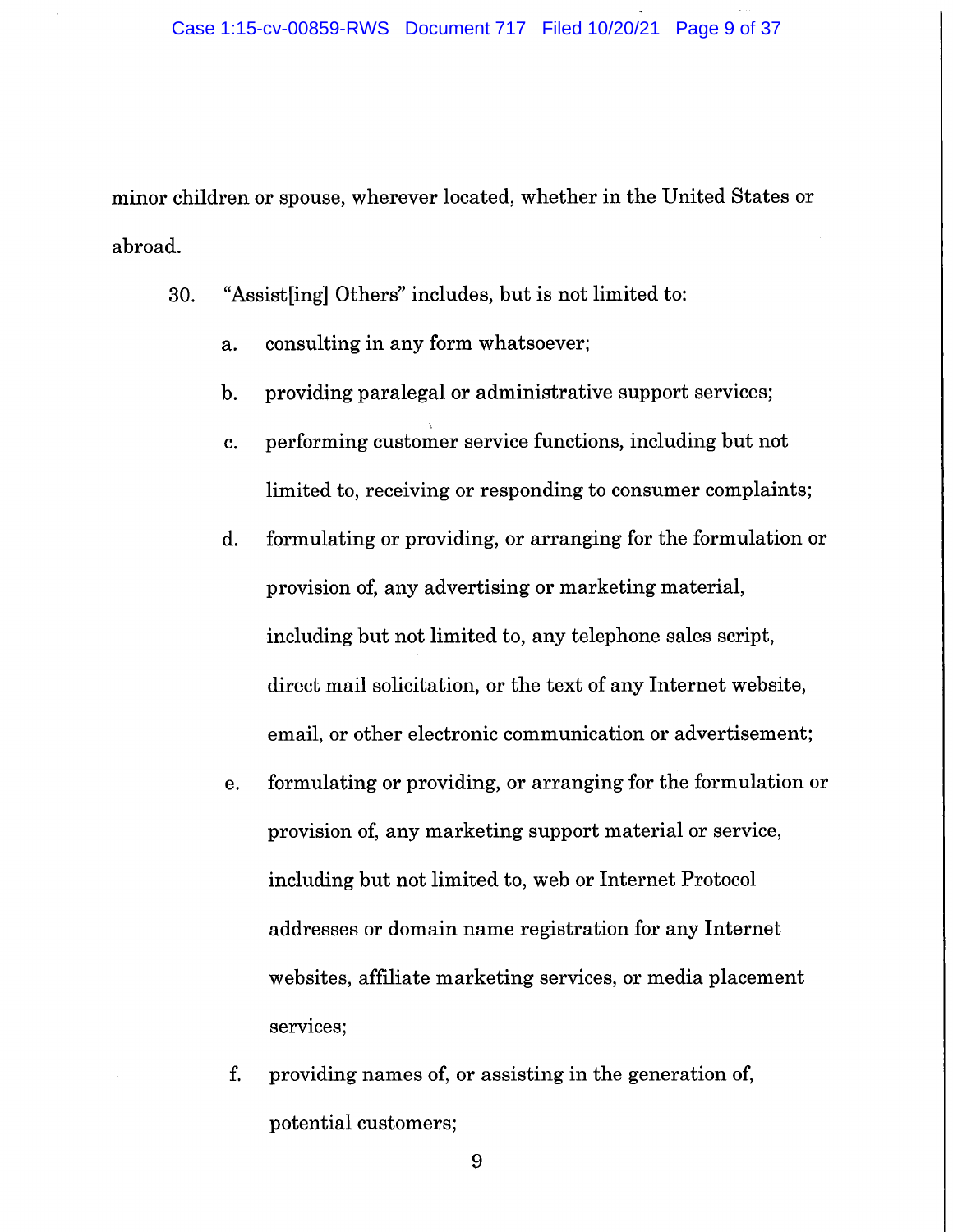- performing marketing, billing, or payment services of any g. kind; and
- acting or serving as an owner, officer, director, manager, or h. principal of any entity.

"Consumer" means an individual or an agent, trustee, or 31. representative acting on behalf of an individual. 12 U.S.C. § 5481(4).

"Consumer Financial Product or Service" is synonymous in 32. meaning and equal in scope to the definition of the term, as of the Effective Date, in section 1002(5) of the CFPA, 12 U.S.C. § 5481(5), and, subject to applicable restrictions contained in the CFPA, includes, but is not limited to:

- engaging in deposit-taking activities, transmitting or  $a.$ exchanging funds, or otherwise acting as a custodian of funds or any financial instrument for use by or on behalf of a consumer;
- providing payments or other financial data processing  $\mathbf{b}$ . products or services to a consumer by any technological means, including processing or storing financial or banking data for any payment instrument, or through any payments systems or network used for processing payments data,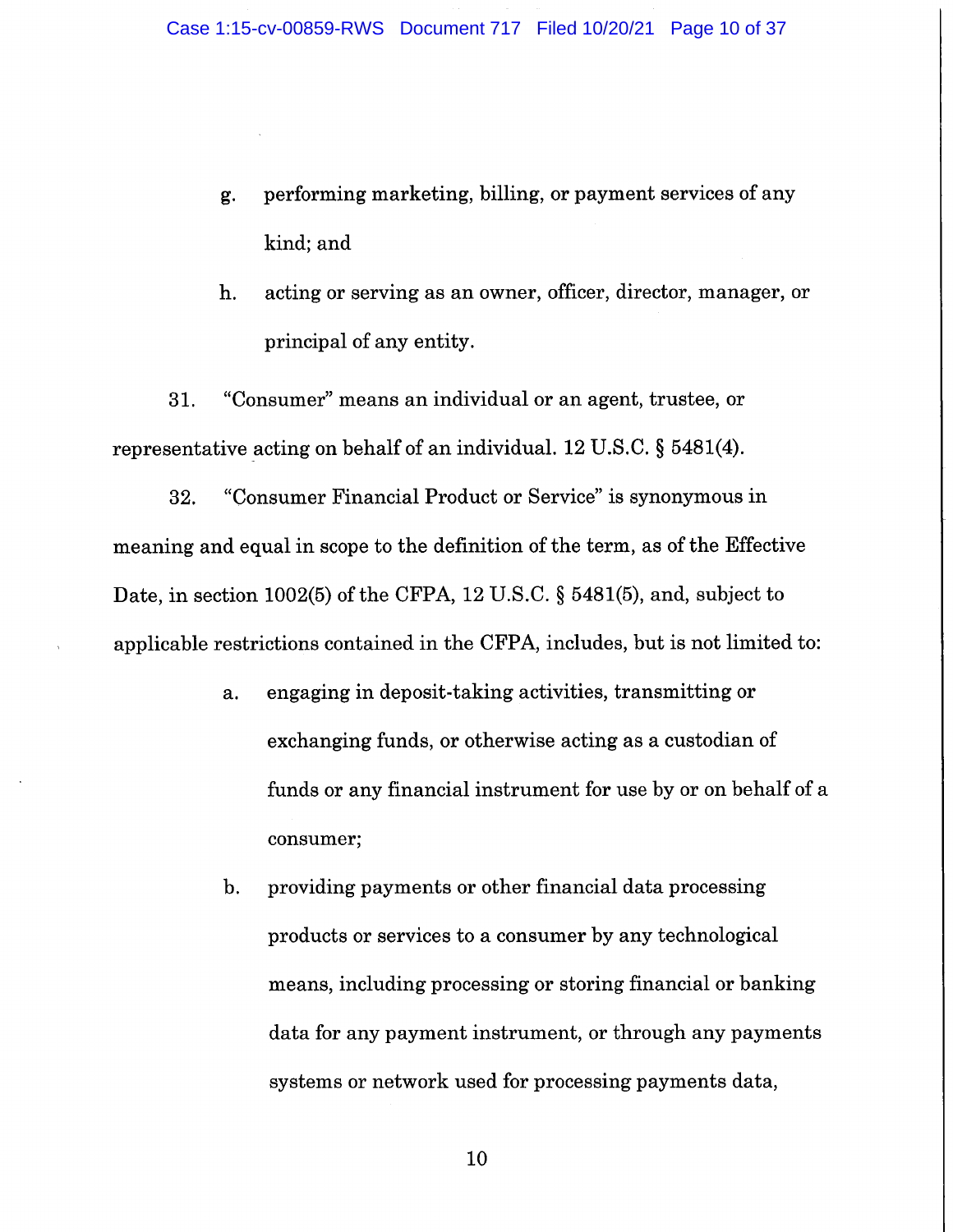including payments made through an online banking system or mobile telecommunications network; or

providing financial advisory services to consumers on c. individual financial matters or relating to proprietary financial products or services, including providing credit counseling to any consumer or providing services to assist a consumer with debt management or debt settlement, modifying the terms of any extension of credit, or avoiding foreclosure.

"Debt" means any obligation or alleged obligation of a Consumer 33. to pay money arising out of a transaction in which the money, property, insurance or services which are the subject of the transaction are primarily for personal, family, or household purposes, whether or not such obligation has been reduced to judgment. 15 U.S.C. § 1692a(5).

34. "Debt Collector" means (i) any Person who uses an instrumentality of interstate commerce or the mail in any business the principal purpose of which is the collection of Debts or who regularly collects or attempts to collect, directly or indirectly, Debts owed or due or asserted to be owed or due another; (ii) any creditor who, in the process of collecting its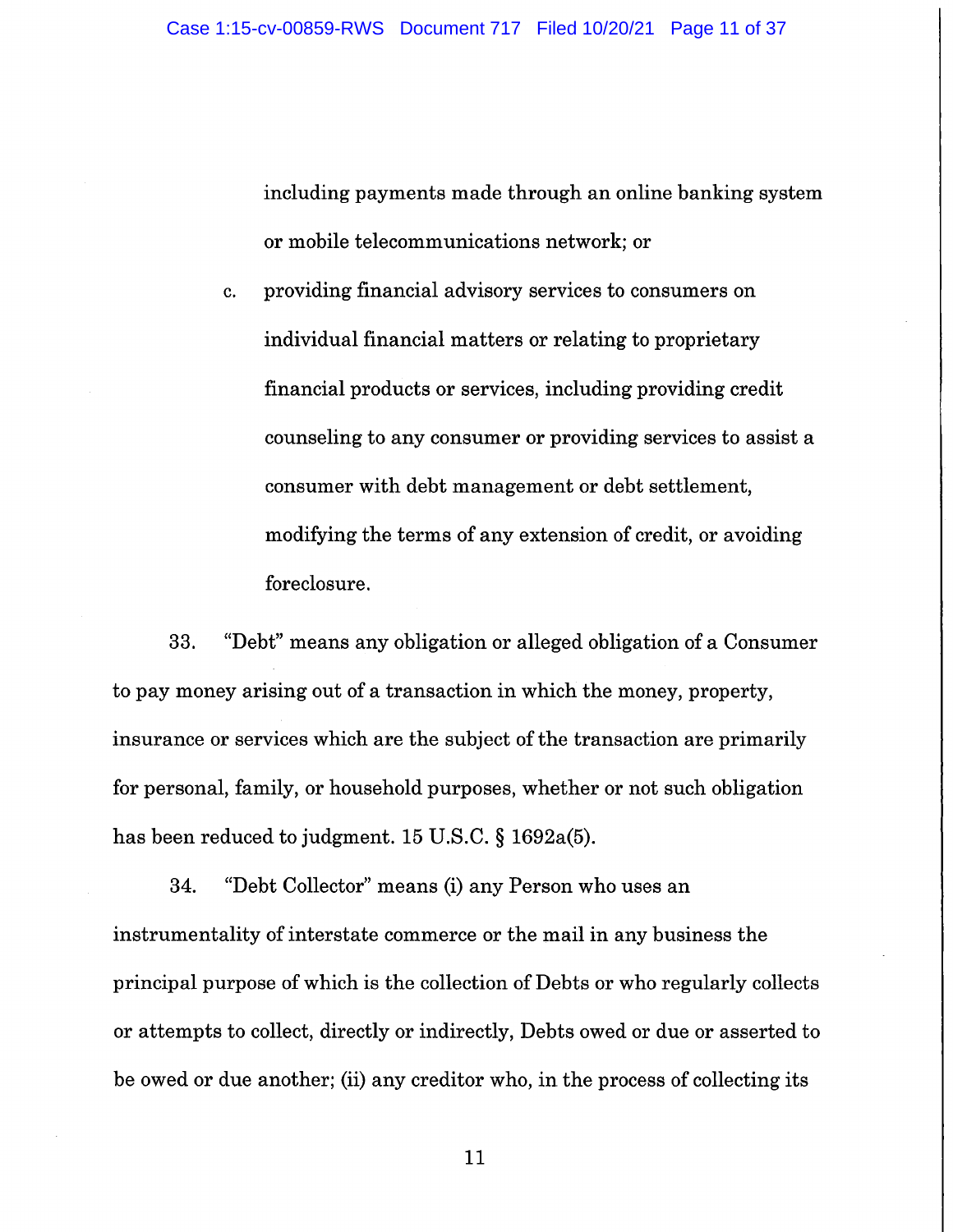own Debts, uses any name other than its own that would indicate that a third Person is collecting or attempting to collect the creditor's Debts; and (iii) any Person who collects Debt related to any consumer financial product or service.

"Defaulted Defendants" means Check & Credit Recovery, LLC, 35. Credit Power, LLC, Universal Debt & Payment Solutions, LLC, Universal Debt Solutions, LLC, and WNY Solutions Group, LLC.

"Effective Date" means the date on which this Order is issued. 36. "Enforcement Director" means the Assistant Director of the 37. Office of Enforcement for the Consumer Financial Protection Bureau.

"LLC Defendants" means Check & Credit Recovery, LLC, Credit 38. Power, LLC, Universal Debt & Payment Solutions, LLC, Universal Debt Solutions, LLC, WNY Solutions Group, LLC, and WNY Account Solutions, LLC.

39. "Non-Defaulted Defendants" means Marcus Brown, Sarita Brown, and WNY Account Solutions, LLC, individually, collectively, or in any combination, and their successors and assigns.

40. "Non-Defaulted Individual Defendants" means Marcus Brown and Sarita Brown, individually or collectively, and their successors and assigns.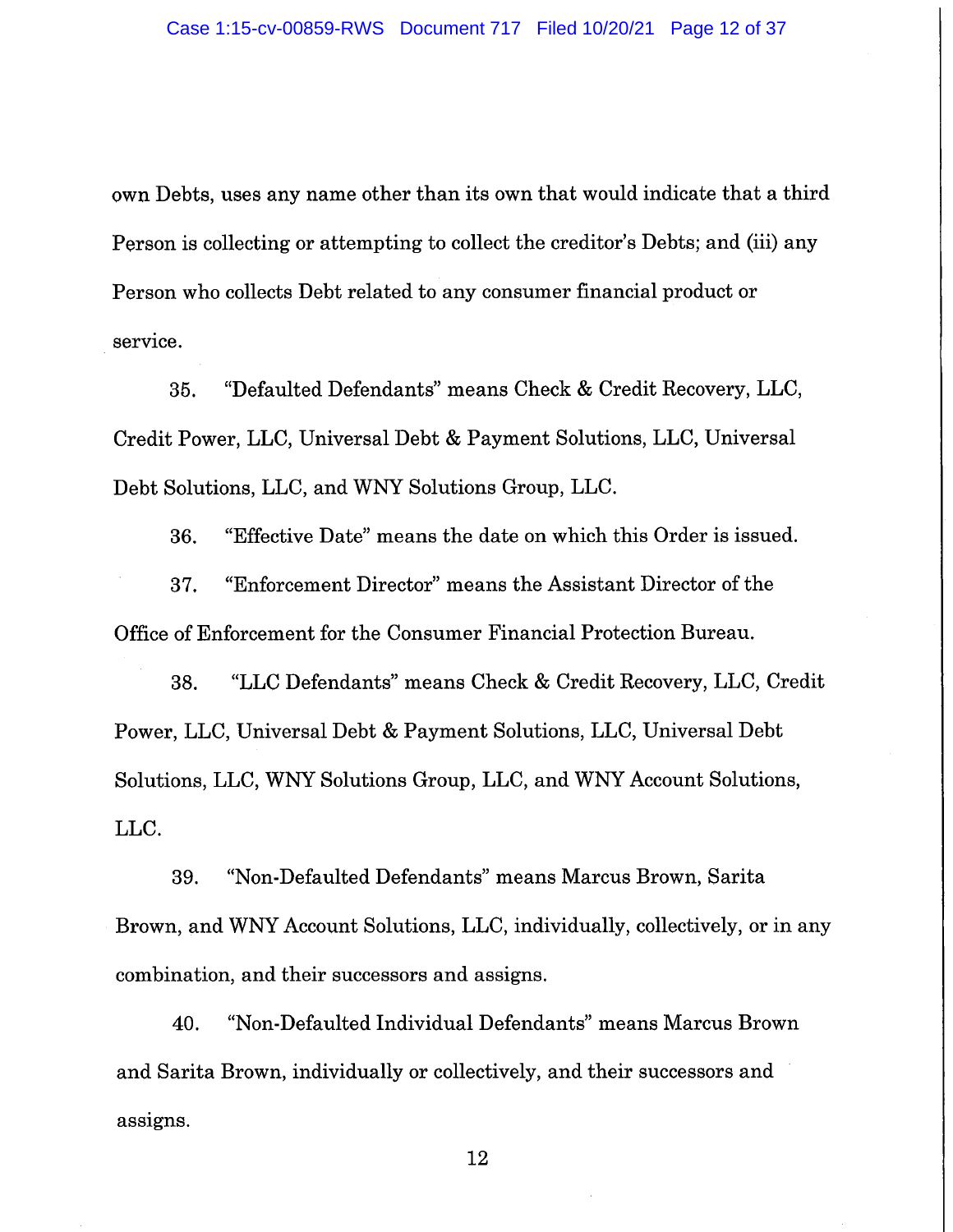"Person" means an individual, partnership, company, 41. corporation, association (incorporated or unincorporated), trust, estate, cooperative organization, or other entity.

"Receiver" means Mark J. Bernet or any successor approved by 42. the Court.

"Receivership Assets" are those Assets included in the 43. Receivership Estate as defined in the Receivership Order.

44. "Receivership Entities" means the Defaulted Defendants, WNY Account Solutions, LLC, Real Estate of Distinction, LLC, and Rx Office Solutions, LLC, individually, collectively, or in any combination, and any other entity that meets the definition of a Receivership Entity as defined in the Receivership Order.

"Receivership Estate" means the Receivership Estate as defined 45. in the Receivership Order.

"Receivership Order" means the Court's order entered February 46. 19, 2020, ECF No. 684, which, inter alia, appointed the Receiver and created a Receivership Estate over the Assets of the Receivership Entities.

47. "Related Consumer Action" means a private action by or on behalf of one or more consumers or an enforcement action by another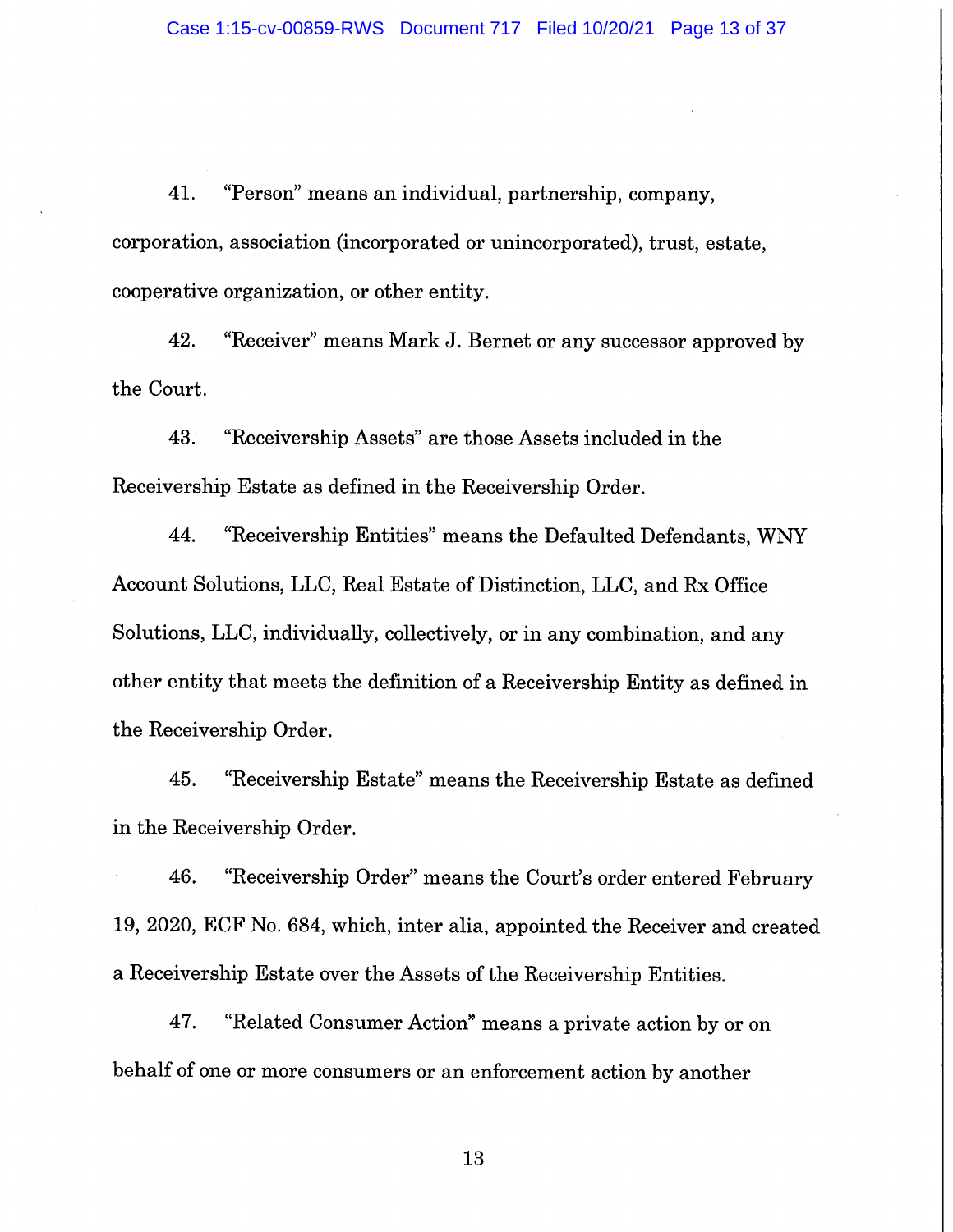governmental agency brought against any Non-Defaulted Defendant based on substantially the same facts as described in the Bureau's Complaint.

# **CONDUCT RELIEF** I. **Permanent Ban on Debt Collection**

### IT IS ORDERED that:

Each of the Non-Defaulted Defendants, whether acting directly or 48. indirectly, is permanently restrained and enjoined from or Assisting Others in:

- acting as a Debt Collector; a.
- holding any ownership interest in (i) a Debt Collector or (ii) a  $\mathbf{b}$ . payment processor to a Debt Collector;
- receiving any remuneration or other consideration from (i) a c. Debt Collector or (ii) a payment processor to a Debt Collector if the remuneration or consideration relates to the collection of Debts;
- providing services or assistance to, or working in any capacity  $\mathbf{d}$ . for, a Debt Collector, including but not limited to acting as a Service Provider, employee, or independent contractor to a Debt Collector; and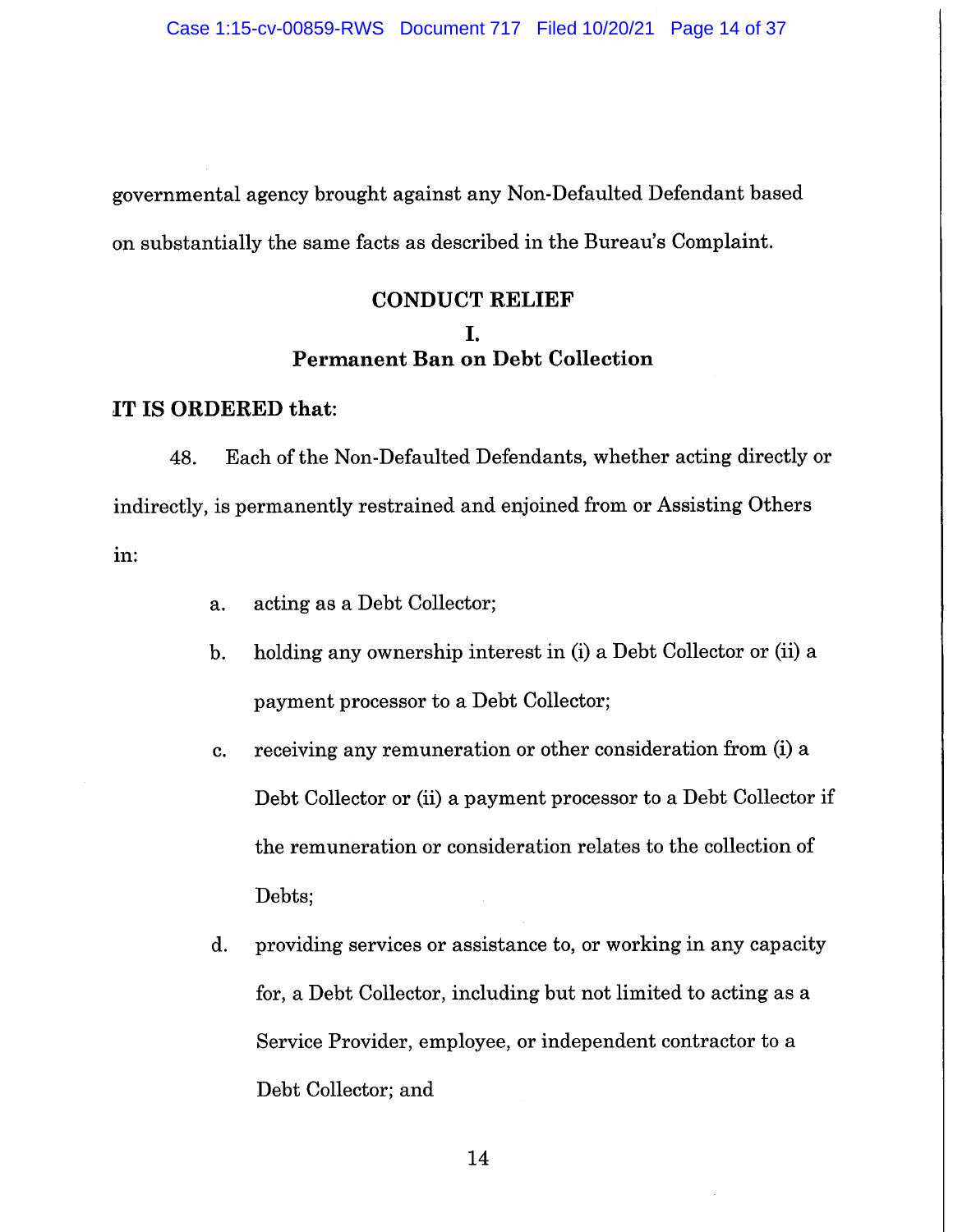advertising, marketing, promoting, offering for sale, e. processing payments for, selling, or buying any Debt or consumer information relating to a Debt.

Nothing in this Order shall be read as an exception to this Paragraph.

## II.

# **Prohibition on Misrepresentations Concerning Consumer Financial Products or Services**

## IT IS FURTHER ORDERED that:

Non-Defaulted Defendants and their officers, agents, servants, 49. employees, and attorneys, and all other persons in active concert or participation with Non-Defaulted Defendant who have actual notice of this Order, whether acting directly or indirectly, in connection with any Consumer Financial Product or Service, are permanently restrained and enjoined from misrepresenting, omitting, or Assisting Others in misrepresenting or omitting, expressly or by implication, any material fact, including but not limited to:

- a business name or identity;  $a.$
- that any Person is an attorney or is barred or licensed to  $\mathbf{b}$ . practice law in a particular jurisdiction;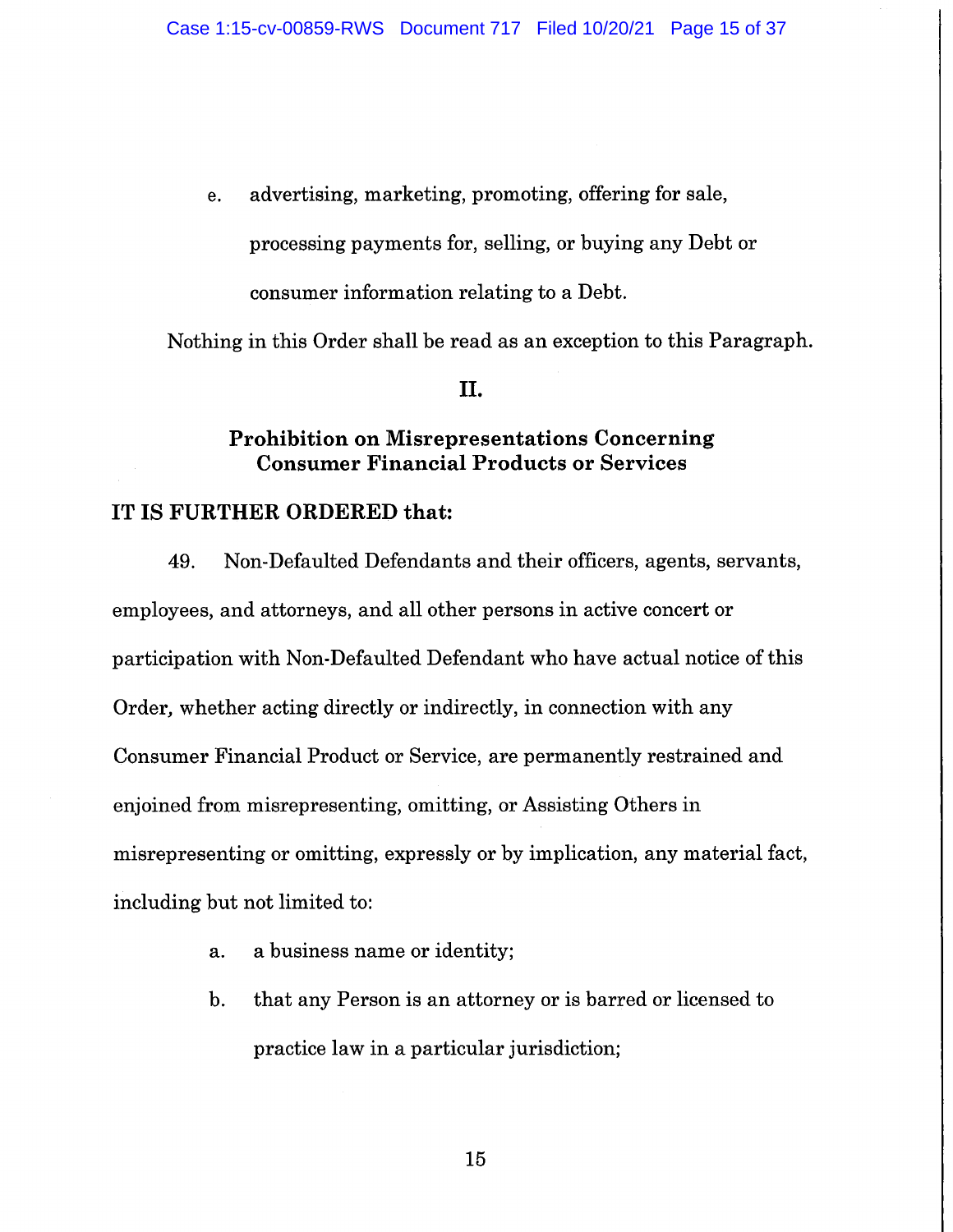- that any Person who is not associated or affiliated with an c. attorney or law firm is affiliated or associated with an attorney or law firm;
- $\mathbf{d}$ . that a Consumer will receive legal representation;
- how much a Consumer will save from purchasing, using, or e. enrolling in a Consumer Financial Product or Service;
- f. how long it will take to settle any Debts;
- the likelihood of any particular outcome or result from a g. Consumer Financial Product or Service; or
- h. the nature or terms of any refund, cancellation, exchange, or repurchase policy, including but not limited to the likelihood of a Consumer obtaining a full or partial refund, or the circumstances in which a full or partial refund will be provided to the Consumer.

## III.

## **Prohibition on Unfair Practices Involving Consumer Financial Products or Services**

## IT IS FURTHER ORDERED that:

50. Non-Defaulted Defendants and their officers, agents, servants, employees, and attorneys, and all other persons in active concert or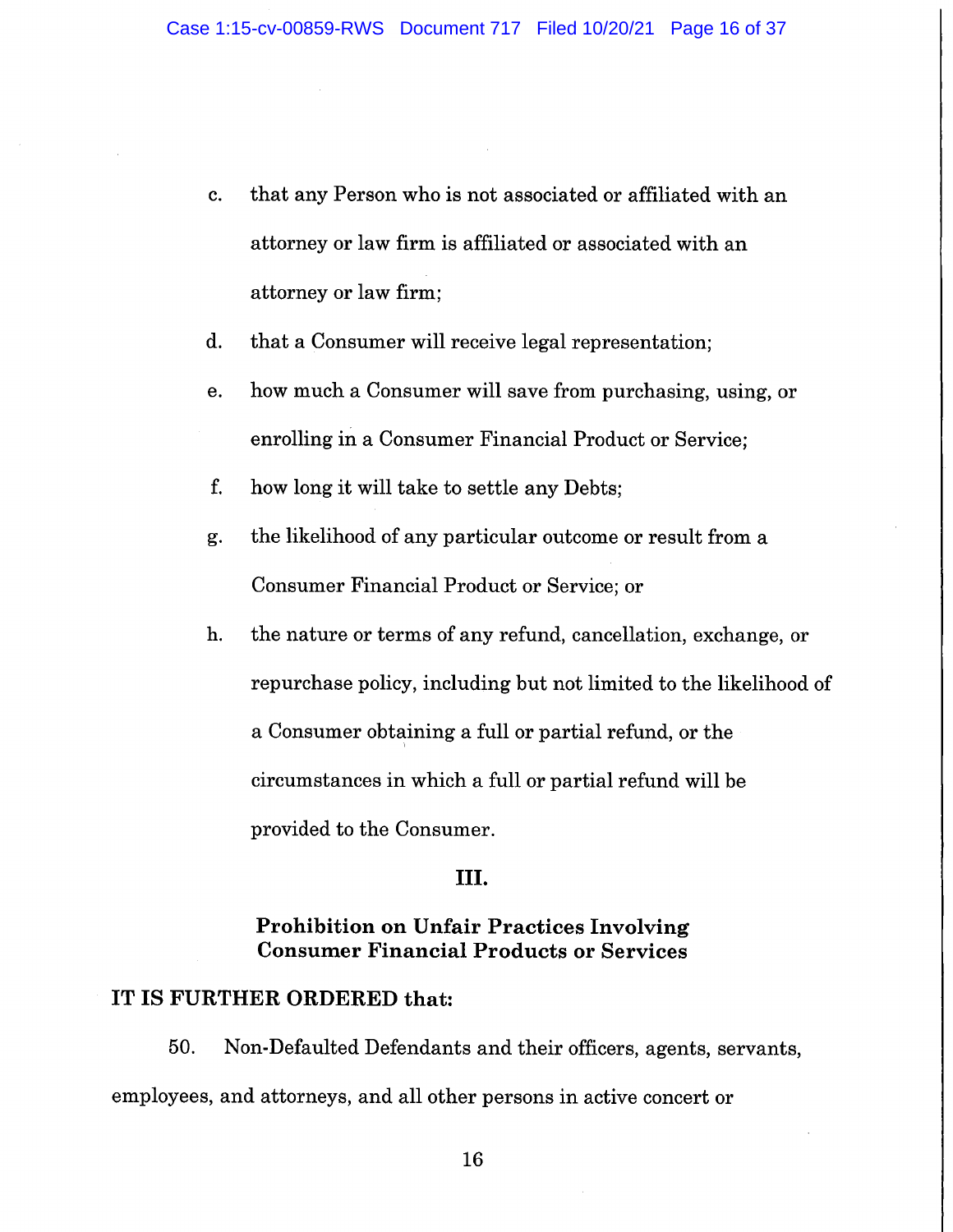participation with the Non-Defaulted Defendants who have actual notice of this Order, whether acting directly or indirectly, in connection with any Consumer Financial Product or Service, are permanently restrained and enjoined from or Assisting Others in:

- Placing telephone calls to consumers without meaningful a. disclosure of the caller's identity; and
- **,** Concealing their identity by causing "000-000-0000" or any other false or misleading information to appear on a consumer's caller identification.

### IV.

# **Prohibition on Business Ventures with Other Defendants** IT IS FURTHER ORDERED that:

Non-Defaulted Defendants, whether acting directly or indirectly, 51. are permanently restrained and enjoined from investing in, providing services to, working for, serving as an officer of, or being otherwise engaged in any business venture or project involving any other Defendant.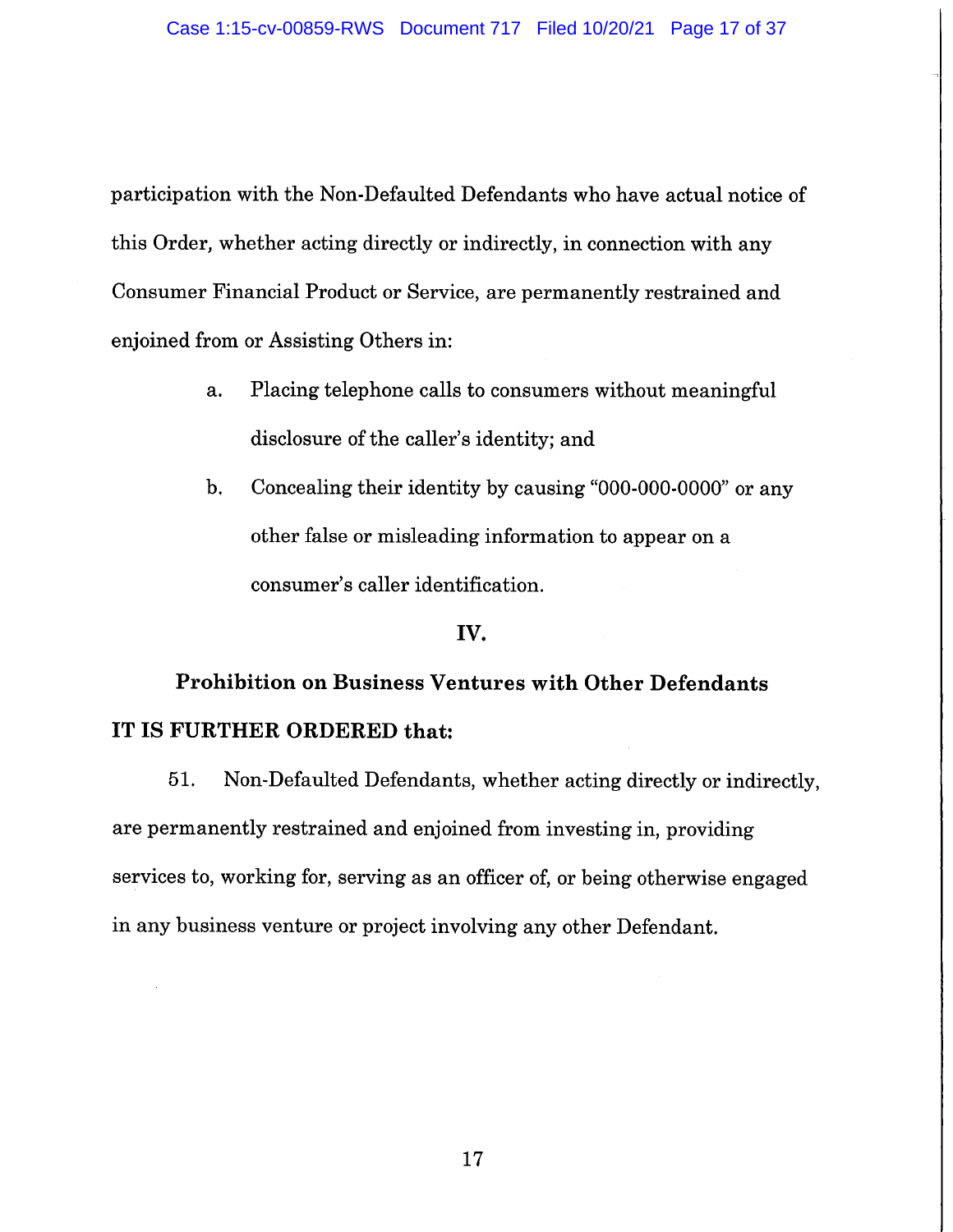#### V.

## **Consumer Information**

## IT IS FURTHER ORDERED that:

52. Non-Defaulted Defendants and their officers, agents, servants, employees, and attorneys, and all other Persons in active concert or participation with the Non-Defaulted Defendants who receive actual notice of this Order, whether acting directly or indirectly, are permanently restrained and enjoined from disclosing, using, or benefitting from Consumer information, including names, addresses, telephone numbers, email addresses, social security numbers, other identifying information, or any data that enables access to a Consumer's account (including a credit card, bank account, or other financial account), that any Non-Defaulted Defendant obtained before the Effective Date in connection with the collection of Debt: provided however, that such consumer information may be disclosed if requested by a government agency or required by law, regulation, or court order.

### VI.

# **Prohibition on Debiting Consumers' Financial Accounts**

53. Non-Defaulted Defendants and their officers, agents, servants, employees, and attorneys, and all other Persons in active concert or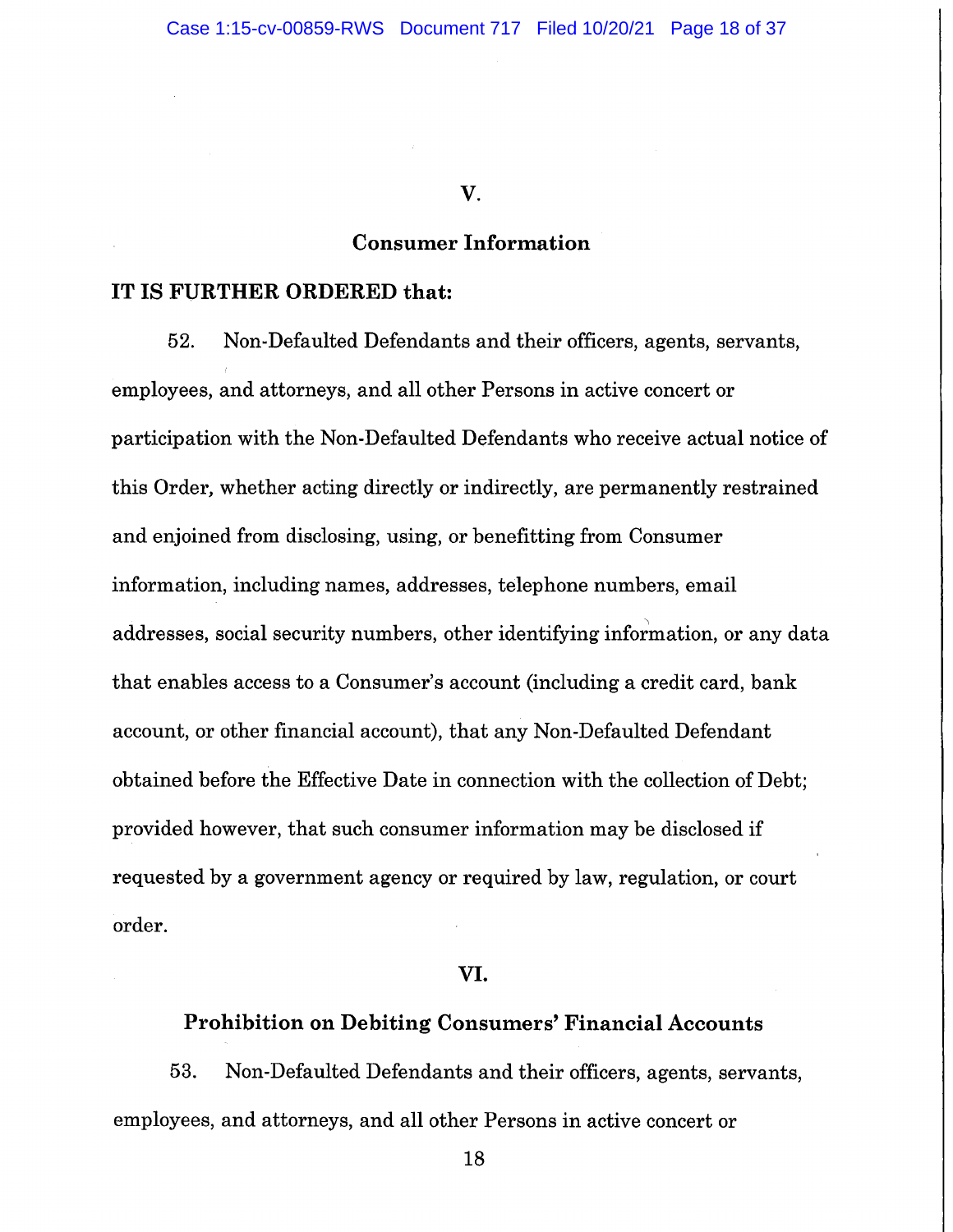participation with the Non-Defaulted Defendants who have actual notice of this Order, whether acting directly or indirectly, in connection with any Consumer Financial Product or Service, are hereby permanently restrained and enjoined from causing debits to be made from any consumer's bank or other financial account, and from billing any consumer for any charge, without the consumer's express, informed consent.

### VII.

# **Prohibition on Certain Merchant Processing Activities** IT IS FURTHER ORDERED that:

Non-Defaulted Defendants and their officers, agents, servants, 54. employees, and attorneys, and all other Persons in active concert or participation with the Non-Defaulted Defendants who receive actual notice of this Order, whether acting directly or indirectly, are permanently restrained and enjoined from allowing third parties to use any merchant processing account that a Non-Defaulted Defendant owns or controls to collect consumer payments.

55. The Non-Defaulted Defendants and their officers, agents, servants, employees, and attorneys, and all other persons in active concert or participation with the Non-Defaulted Defendants who have actual notice of this Order, whether acting directly or indirectly, are permanently restrained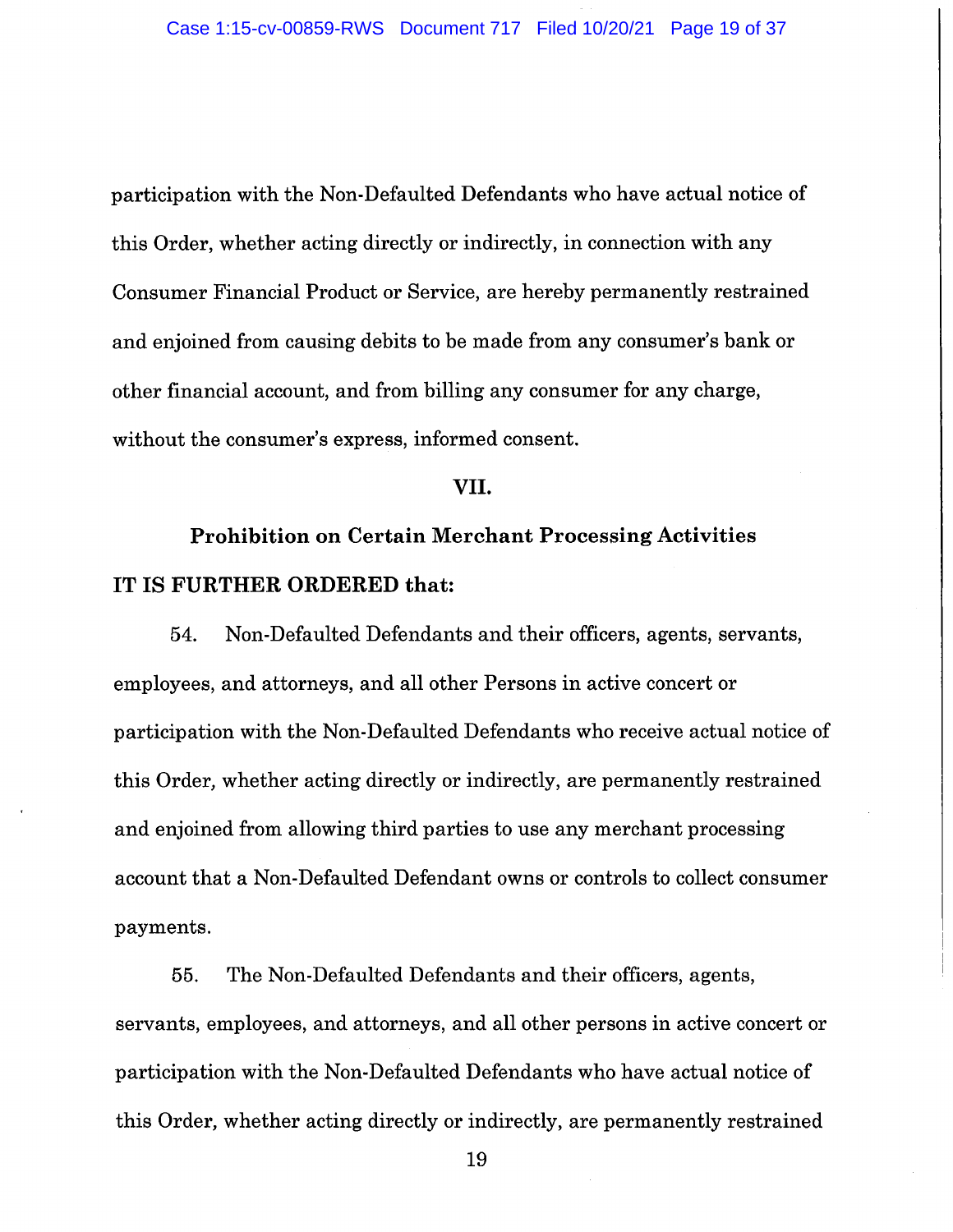and enjoined from re-opening or using the following merchant payment processing accounts associated with the unlawful debt collection scheme: account numbers 8788370013263 and 8788370013280 with Frontline Processing Corporation, account numbers 5644000000476853, 564400000618298, 564400000641183, and 564400000735647 with Francis David Corporation d/b/a/ Electronic Merchant Systems, account numbers 8788730001893 and 8788730002232 with Pathfinder Payment Solutions, Inc., and account numbers 4445017408336 and 445017416651 with Vantiv, Inc. d/b/a PaidSuite.

# **MONETARY PROVISIONS** VIII. **Order to Pay Redress**

## IT IS FURTHER ORDERED that:

56. A judgment for monetary relief is entered in favor of the Bureau and against the Non-Defaulted Defendants, jointly and severally with the Defaulted Defendants, in the amount of \$5,183,947.71 for their violations of sections 1031 and 1036(a)(1)(B) of the CFPA, 12 U.S.C.  $\S$  5531,  $5536(a)(1)(B)$ ; and sections 806, 807, and 809 of the FDCPA, 15 U.S.C. §§1692d, 1692e, and 1692g.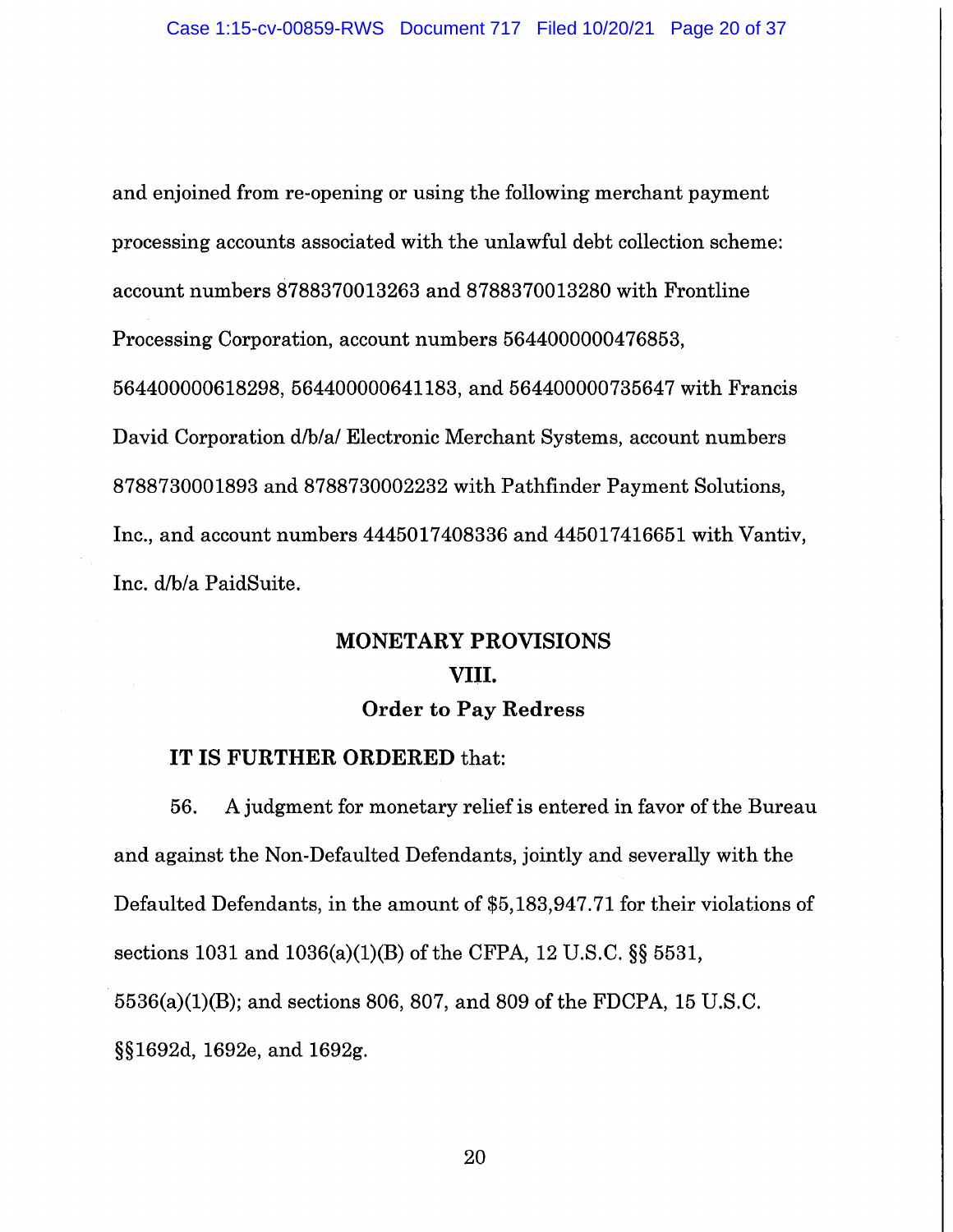57. The Non-Defaulted Defendants must pay a total of \$5,183,947.71 by wire transfer to the Bureau or to the Bureau's agent, in compliance with the Bureau's wiring instructions.

58. The monetary judgment set forth in Paragraph 56 is enforceable against any Asset owned by, on behalf of, for the benefit of, or in trust by or for any of the Non-Defaulted Defendants. Any Receivership Assets or Assets subject to the Preliminary Injunction that the Receiver liquidates, with the permission of the Court, and pays to the Bureau for purposes of consumer redress will be deemed to satisfy the money judgment set forth in Paragraph 56 in part or in whole depending on the value of the Receivership Assets so paid.

59. Any funds received by the Bureau in satisfaction of this judgment will be deposited into a fund or funds administered by the Bureau or to the Bureau's agent according to applicable statutes and regulations to be used for redress for Affected Consumers, including, but not limited to, refund of moneys, restitution, damages, or other monetary relief, and for any attendant expenses for the administration of any such redress.

60. If the Bureau determines, in its sole discretion, that redress to consumers is wholly or partially impracticable or if funds remain after redress is completed, the Bureau will deposit any remaining funds in the U.S.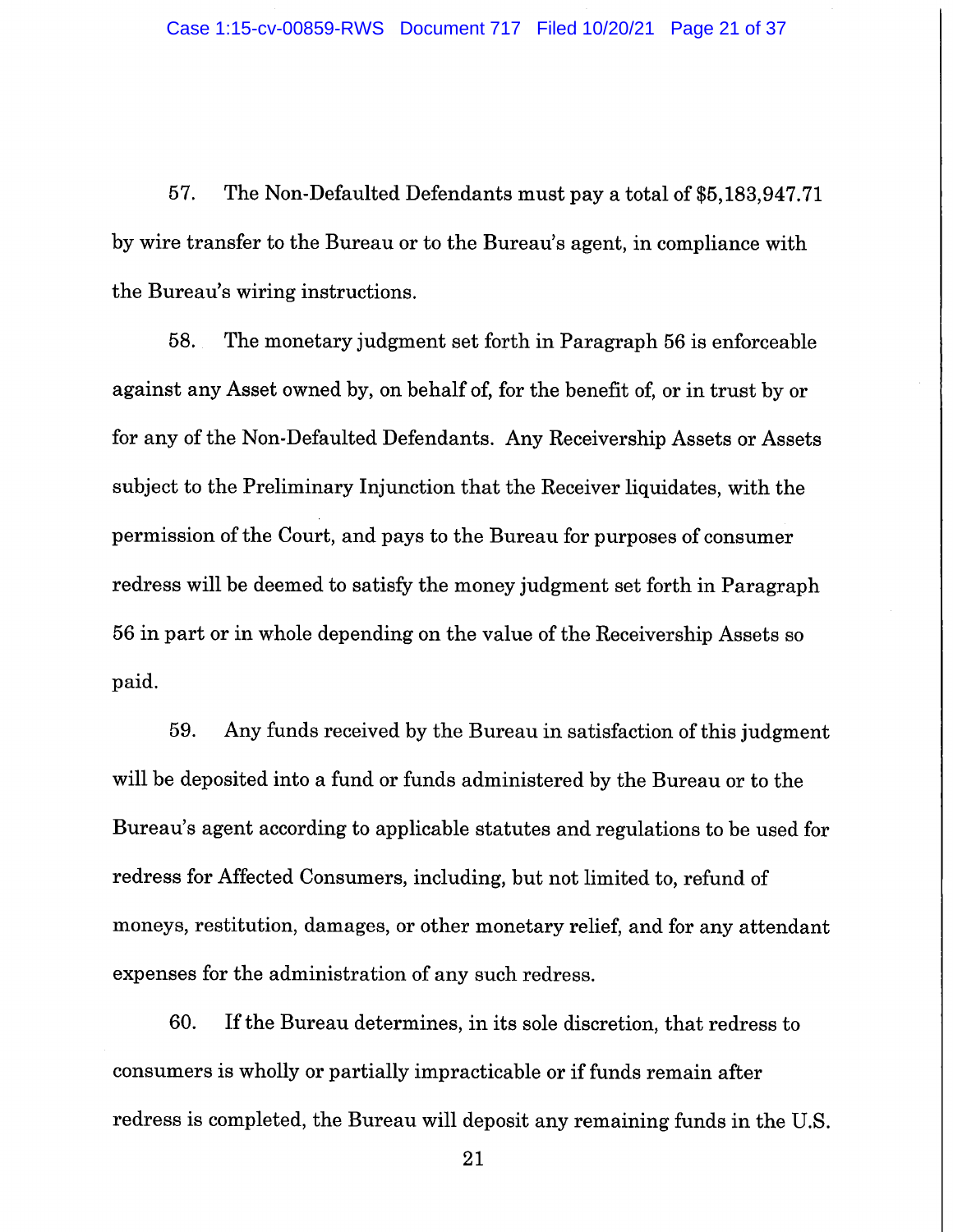Treasury. The Non-Defaulted Defendants will have no right to challenge any actions that the Bureau or its representatives may take under this Section.

61. Payment of redress to any Affected Consumer under this Order may not be conditioned on the Affected Consumer waiving any right.

### IX.

## **Order To Pay Civil Money Penalty**

#### IT IS FURTHER ORDERED that:

62. Under Section 1055(c) of the CFPA, 12 U.S.C.  $\S$  5565(c), by reason of the violations of law described in this Order, and taking into account the factors in 12 U.S.C.  $\S$  5565(c)(3), the Non-Defaulted Defendants must pay civil money penalties to the Bureau as follows:

> Marcus Brown must pay \$15,000;  $a<sub>z</sub>$

- $\mathbf{b}$ . Sarita Brown must pay \$1,000; and
- WNYAS must pay \$500,000. c.

63. In setting the civil penalties for the individual Non-Defaulted Defendants, the Court has considered their limited ability to pay based on the Declaration of the Receiver. ECF No. 715-3 at 8 & 9. Non-Defaulted Defendants must pay their respective civil penalty amounts set forth in Paragraph 62 by wire transfer to the Bureau or to the Bureau's agent in compliance with the Bureau's wiring instructions.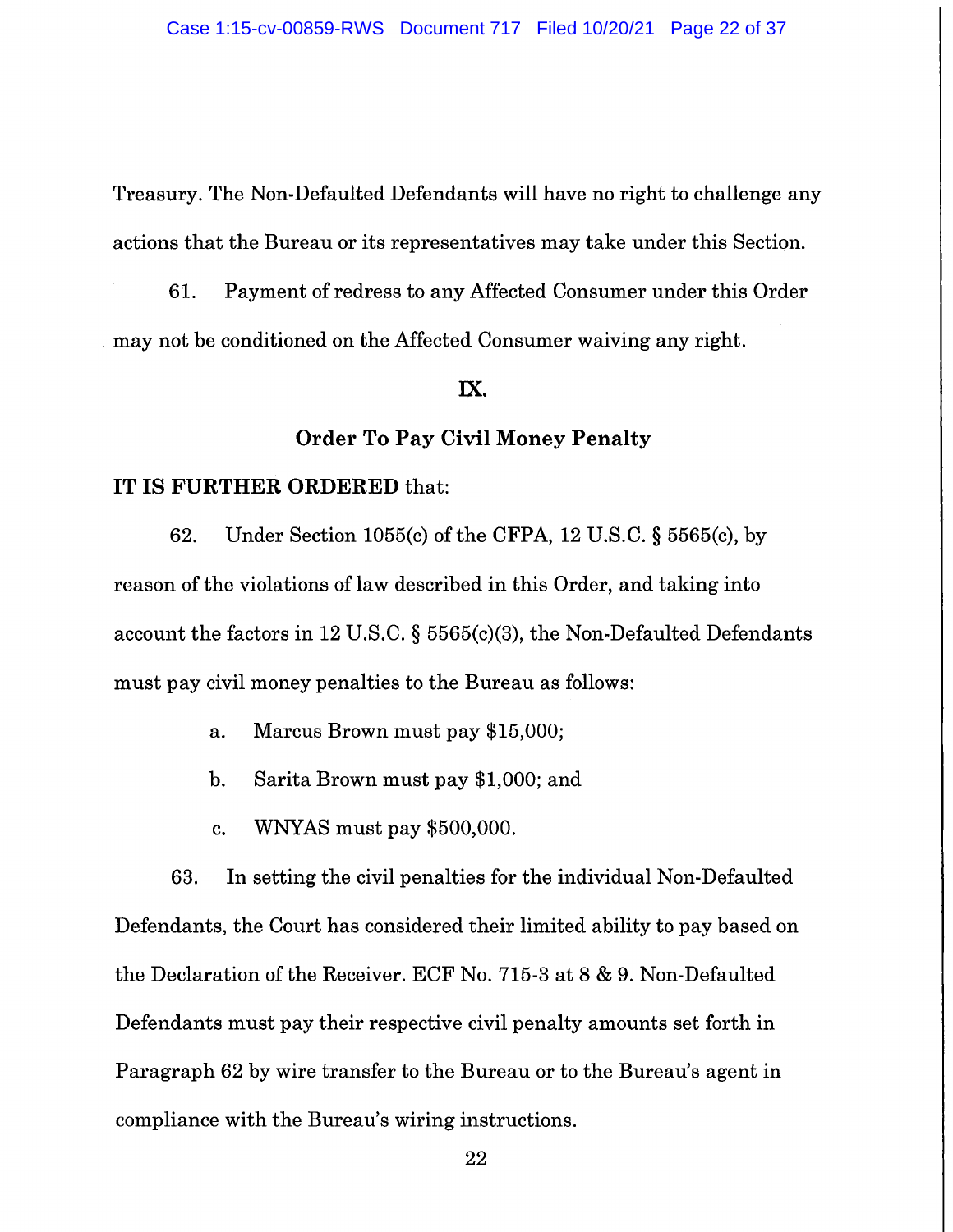64. The civil money penalties paid under this Order will be deposited in the Civil Penalty Fund of the Bureau as required by section 1017(d) of the CFPA, 12 U.S.C. § 5497(d).

65. The Non-Defaulted Defendants must treat the civil money penalties paid under this Order as penalties paid to the government for all purposes. Regardless of how the Bureau ultimately uses those funds, the Non-Defaulted Defendants may not: (a) claim, assert, or apply for a tax deduction, tax credit, or any other tax benefit for any civil money penalty paid under this Order; or (b) seek or accept, directly or indirectly, reimbursement or indemnification from any source, including but not limited to payment made under any insurance policy, with regard to any civil money penalty paid under this Order.

To preserve the deterrent effect of the civil money penalties in 66. any Related Consumer Action, the Non-Defaulted Defendants may not argue that any Non-Defaulted Defendant is entitled to, nor may any Non-Defaulted Defendant benefit by, any offset or reduction of any compensatory monetary remedies imposed in the Related Consumer Action because of the civil money penalties paid in this action or because of any payment that the Bureau makes from the Civil Penalty Fund (Penalty Offset). If the court in any Related Consumer Action grants such a Penalty Offset to any Non-Defaulted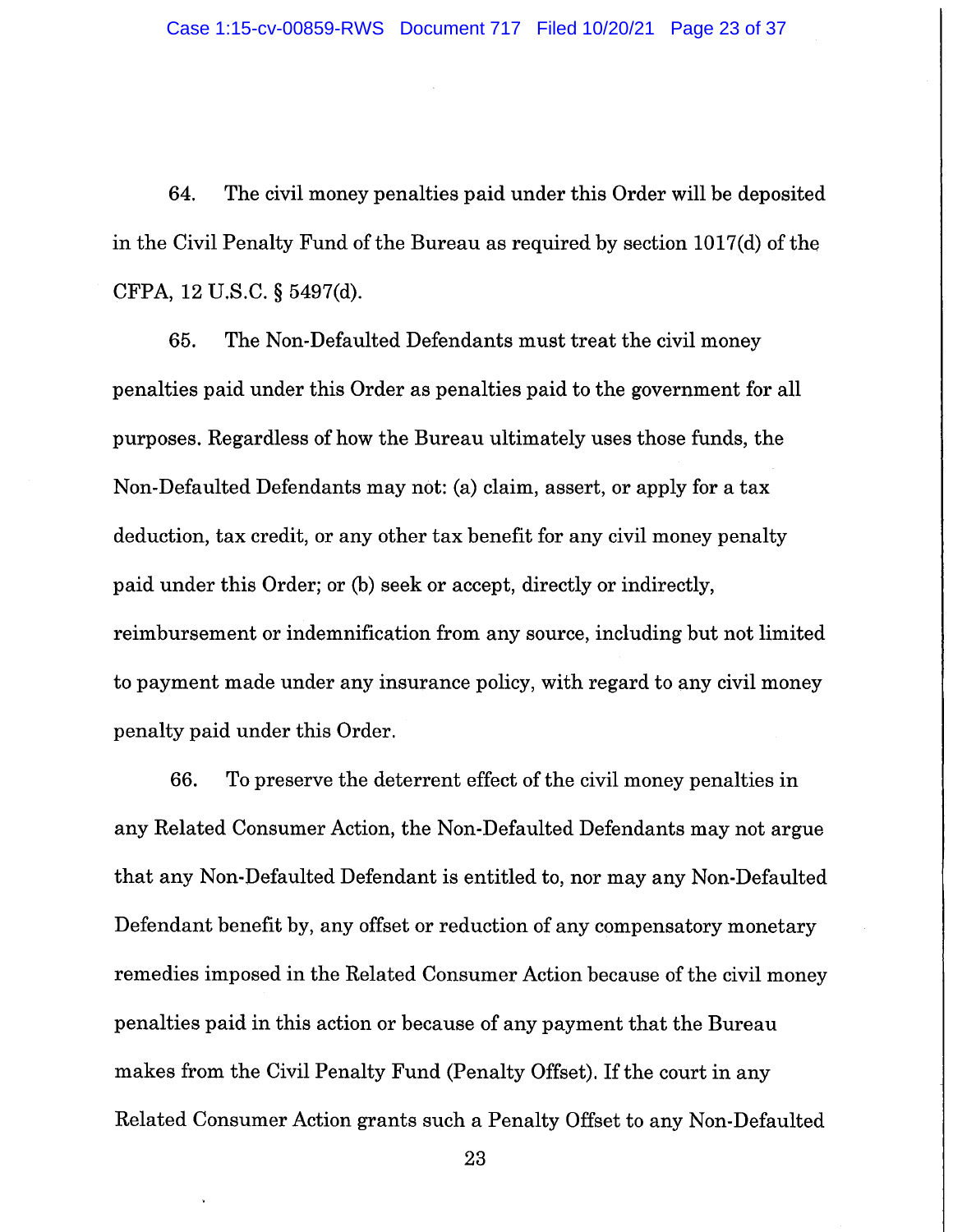Defendant, the Non-Defaulted Defendant must, within 30 days after entry of a final order granting the Penalty Offset, notify the Bureau, and pay the amount of the Penalty Offset to the U.S. Treasury. Such a payment will not be considered an additional civil money penalty and will not change the amount of the civil money penalties imposed in this action.

## X.

### **Additional Monetary Provisions**

#### IT IS FURTHER ORDERED that:

67. In the event of default on any Non-Defaulted Defendant's obligations to make payment under this Order, interest, computed under 28 U.S.C. § 1961, as amended, will accrue on any outstanding amounts not paid from the date of termination of the Receivership to the date of payment, and will immediately become due and payable.

68. The Non-Defaulted Defendants must relinquish all dominion, control, and title to the funds paid to the fullest extent permitted by law and no part of the funds may be returned to the Non-Defaulted Defendants.

69. The facts alleged in the Complaint will be taken as true and be given collateral estoppel effect, without further proof, in any proceeding based on the entry of the Order, or in any subsequent civil litigation by or on behalf of the Bureau in a proceeding to enforce its rights to any payment or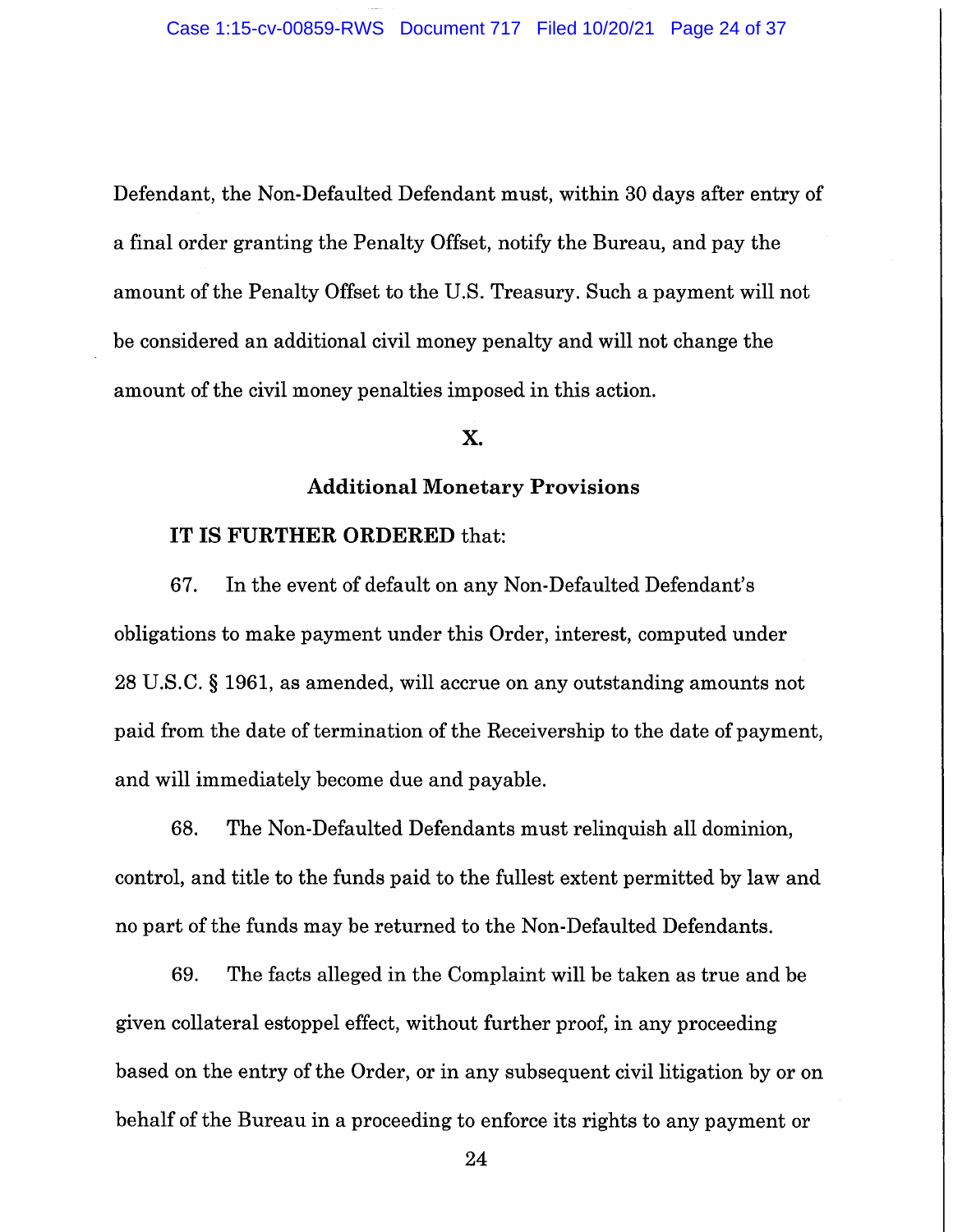monetary judgment under this Order, such as a nondischargeability complaint in any bankruptcy case.

70. The facts alleged in the Complaint establish all elements necessary to sustain an action by the Bureau under to section  $523(a)(2)(A)$  of the Bankruptcy Code, 11 U.S.C.  $\S$  523(a)(2)(A), and for such purposes this Order will have collateral estoppel effect against each Non-Defaulted Defendant, even in such Non-Defaulted Defendant's capacity as debtor-inpossession.

71. Under 31 U.S.C. § 7701, each Non-Defaulted Defendant, unless it already has done so, must furnish to the Bureau its taxpayer identifying numbers, which may be used for purposes of collecting and reporting on any delinquent amount arising out of this Order.

72. Within 30 days of the entry of a final judgment, consent order, or settlement in a Related Consumer Action against any Non-Defaulted Defendant, the Non-Defaulted Defendant must notify the Enforcement Director of the final judgment, consent order, or settlement in writing. That notification must indicate the amount of redress, if any, that the Non-Defaulted Defendant paid or is required to pay to Consumers and describe the Consumers or classes of Consumers to whom that redress has been or will be paid. To preserve the deterrent effect of the civil money penalty in any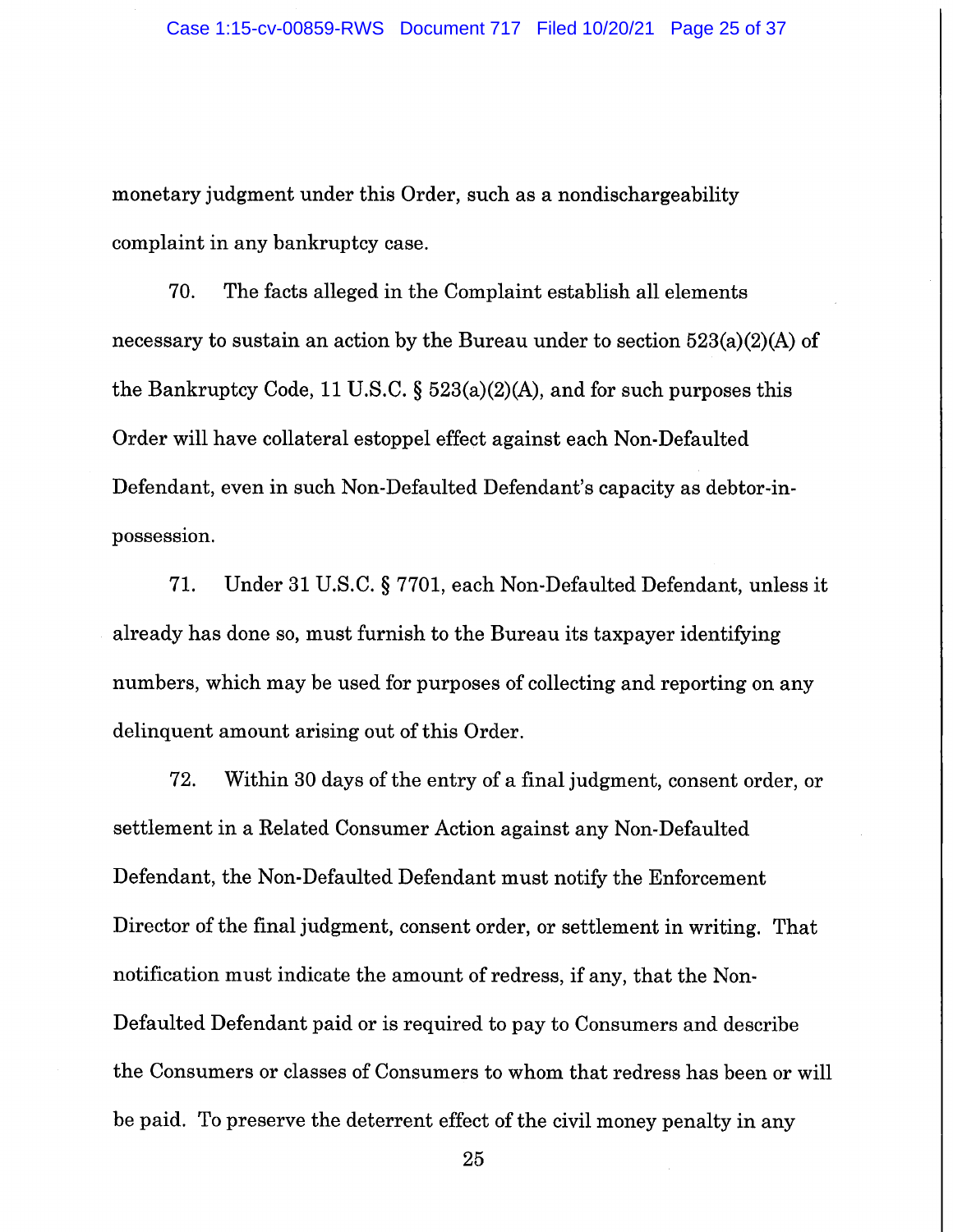Related Consumer Action, Non-Defaulted Defendants may not argue that Defendant is entitled to, nor may Non-Defaulted Defendants benefit by, any offset or reduction of any monetary remedies imposed in the Related Consumer Action because of the civil money penalty paid in this action or because of any payment that the Bureau makes from the Civil Penalty Fund. If the court in any Related Consumer Action offsets or otherwise reduces the amount of compensatory monetary remedies imposed against the Non-Defaulted Defendants based on the civil money penalty paid in this action or based on any payment that the Bureau makes from the Civil Penalty Fund, the Non-Defaulted Defendants must, within 30 days after entry of a final order granting such offset or reduction, notify the Bureau and pay the amount of the offset or reduction to the U.S. Treasury. Such a payment will not be considered an additional civil money penalty and will not change the amount of the civil money penalty imposed in this action.

## XI.

## **Assets Subject to Preliminary Injunction**

## IT IS FURTHER ORDERED that:

73. To the extent they have not done so already, the Non-Defaulted Defendants are ordered to forfeit to the Receiver all rights and claims they have to any Assets frozen by the Court's Preliminary Injunction Order. To the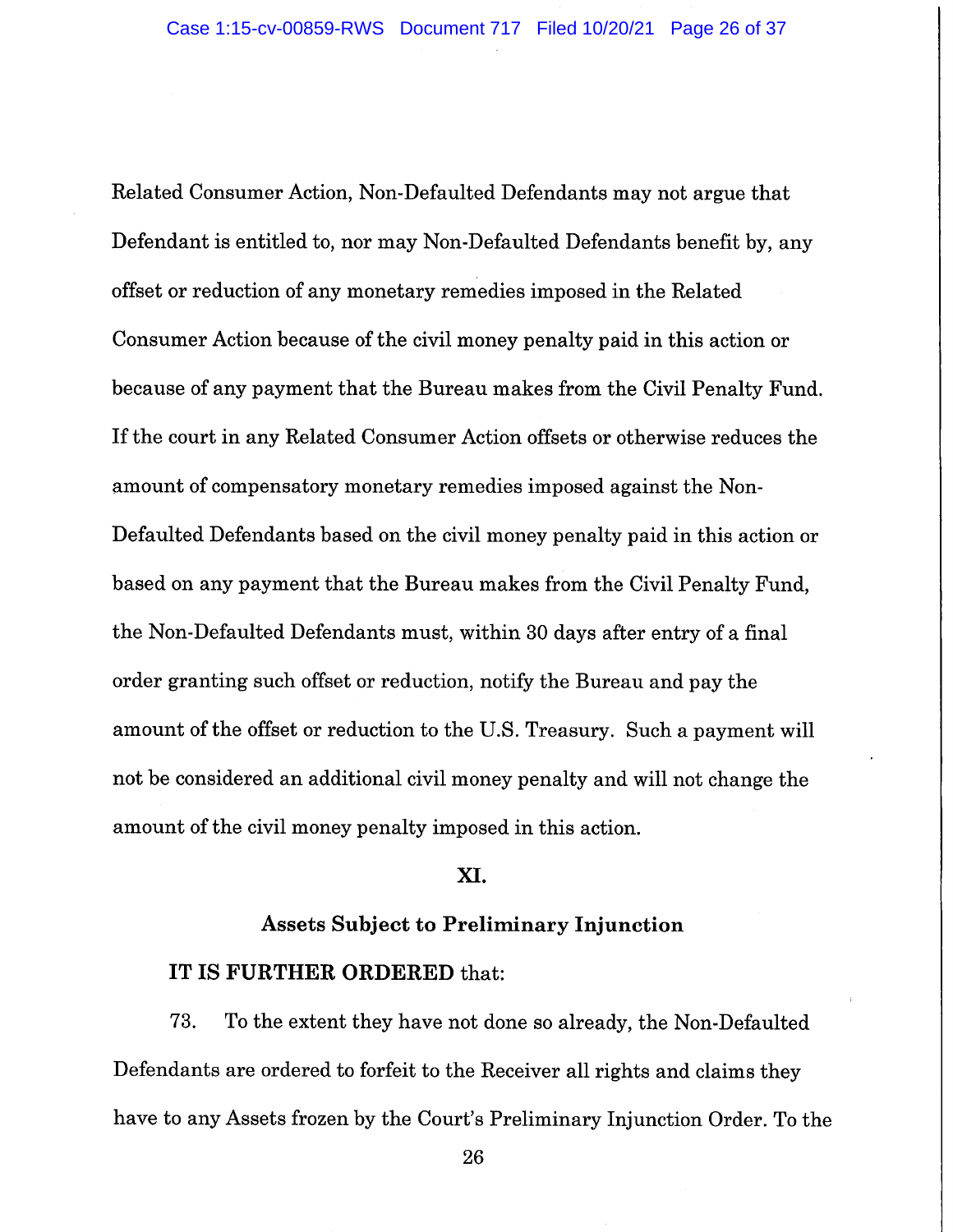extent those Assets are released by order of the Court and paid by the Receiver to the Bureau, or liquidated by the Receiver with the Court's permission with the proceeds paid to the Bureau, to provide redress for Affected Consumers, the funds received by the Bureau will be considered payments made by the Non-Defaulted Defendants in partial satisfaction of the judgment ordered in Paragraph 56.

74. Upon completion of the requirement in Paragraph 73 and all payments required under Sections VIII and IX of this Order, the Preliminary Injunction will be modified to exclude the Non-Defaulted Defendants and their Assets from its coverage.

## **COMPLIANCE PROVISIONS**

### XII.

#### **Reporting Requirements**

#### IT IS FURTHER ORDERED that:

75. Each Non-Defaulted Individual Defendant must notify the Bureau of any development that may affect compliance obligations arising under this Order, including but not limited to, a dissolution, assignment, sale, merger, or other action that would result in the emergence of a successor company; the creation or dissolution of a subsidiary, parent, or affiliate that engages in any acts or practices subject to this Order; the filing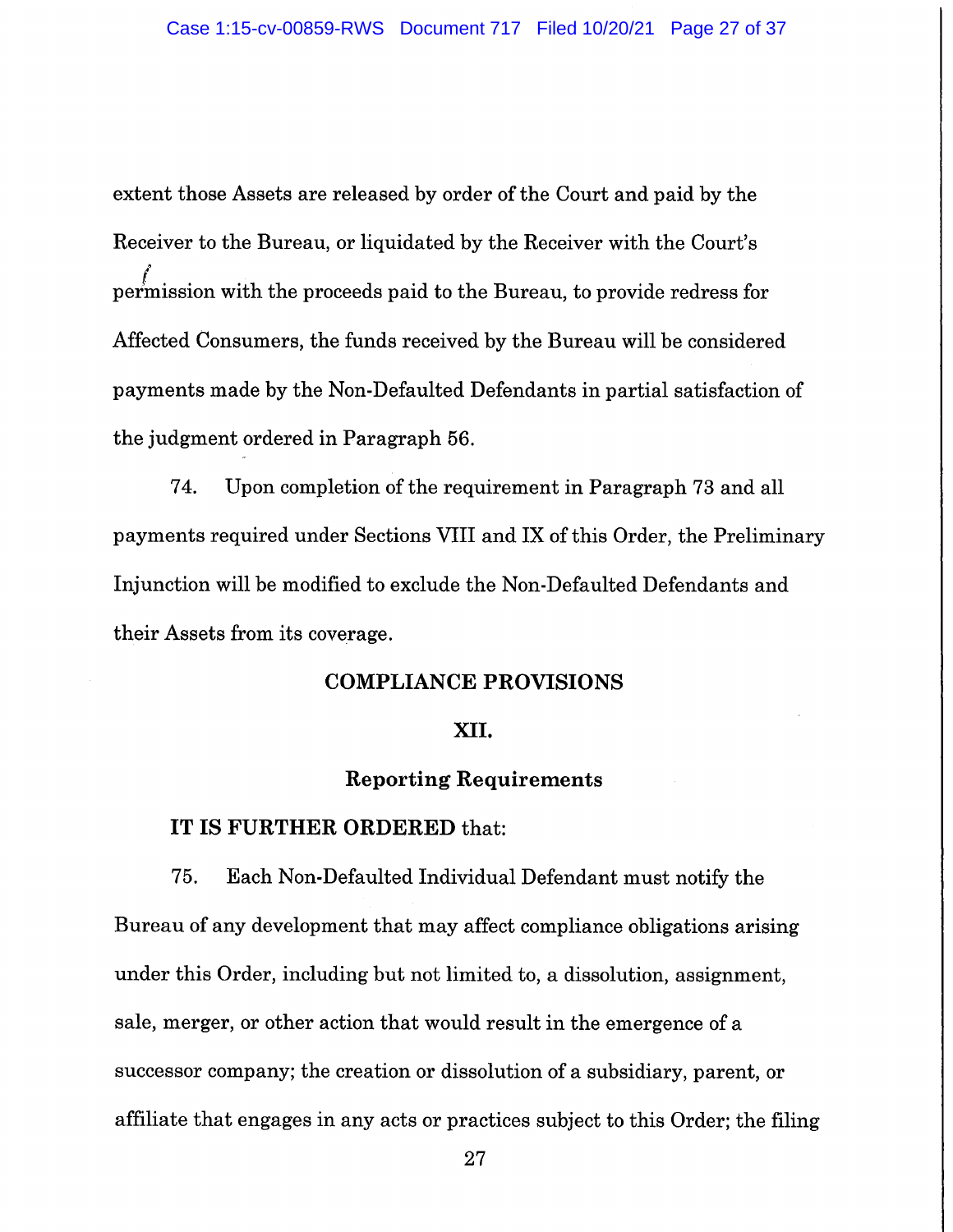of any bankruptcy or insolvency proceeding by or against any Non-Defaulted Individual Defendant; or a change in a Non-Defaulted Individual Defendant's name or address. The Non-Defaulted Individual Defendants must provide this notice, if practicable, at least 30 days before the development, but in any case no later than 14 days after the development.

76. Within 7 days of the Effective Date, the Non-Defaulted Individual Defendants must:

- Identify each Non-Defaulted Individual Defendant's telephone  $a<sub>1</sub>$ numbers and all email, Internet, physical, and postal addresses, including all residences;
- Designate at least one telephone number and email, physical,  $\mathbf{b}$ . and postal address as points of contact, which the Bureau may use to communicate with each;
- Identify all businesses for which each Non-Defaulted c. Individual Defendant is the majority owner, or that each Non-Defaulted Individual Defendant directly or indirectly controls, by all of their names, telephone numbers, and physical, postal, email, and Internet addresses; and
- d. Describe in detail each Non-Defaulted Individual Defendant's involvement in any business for which he performs services in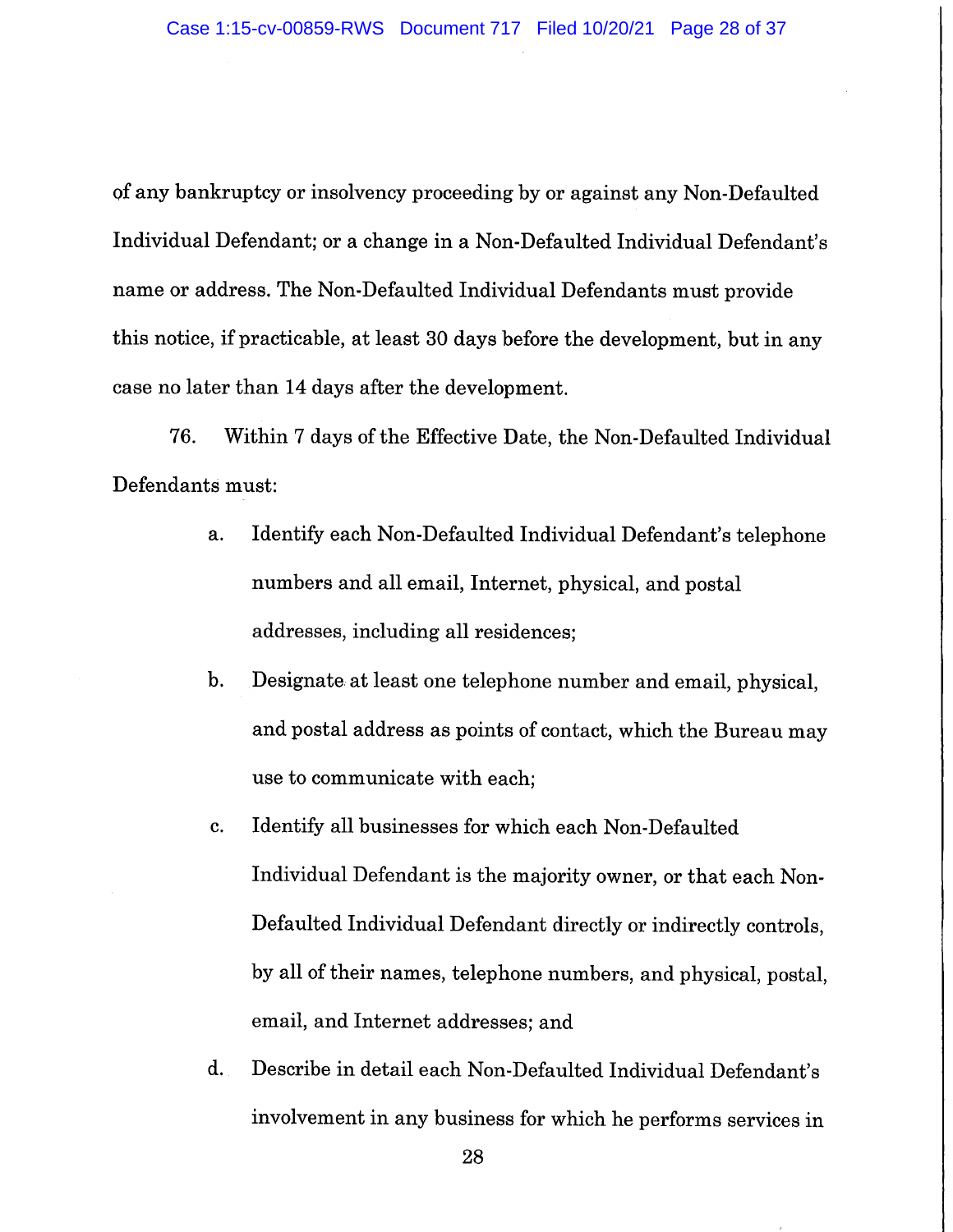any capacity or which he wholly or partially owns, including each Non-Defaulted Individual Defendant's title, role, responsibilities, participation, authority, control, and ownership.

77. The Non-Defaulted Individual Defendants must report any change in the information required to be submitted under this Section at least 30 days before the change or as soon as practicable after the learning about the change, whichever is sooner.

78. Within 90 days of the Effective Date, and again one year after the Effective Date, each Non-Defaulted Individual Defendant must submit to the Enforcement Director an accurate written compliance progress report (Compliance Report), which, at a minimum:

- Lists each applicable paragraph and subparagraph of the a. Order and describes in detail the manner and form in which the Non-Defaulted Individual Defendant has complied with each such paragraph and subparagraph of this Order;
- $\mathbf{b}$ . Attaches a copy of each Order Acknowledgment obtained under Section XIII, unless previously submitted to the Bureau.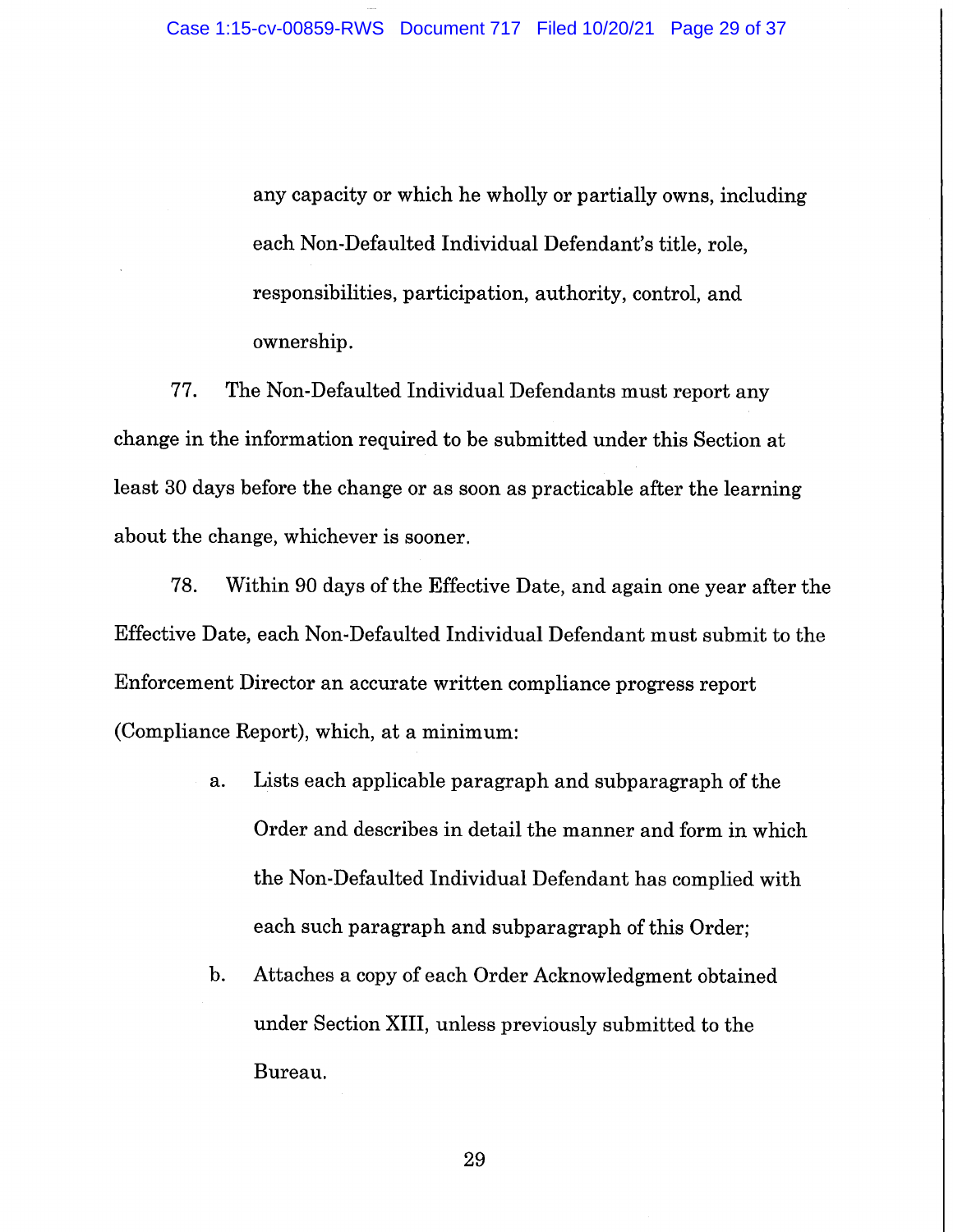### XIII.

# **Order Distribution and Acknowledgment**

## IT IS FURTHER ORDERED that:

79. Within 7 days of the Effective Date, each Non-Defaulted Individual Defendant must submit to the Enforcement Director an acknowledgment of receipt of this Order, sworn under penalty of perjury.

80. Within 30 days of the Effective Date, each Non-Defaulted Individual Defendant must deliver a copy of this Order to each of its board members and executive officers.

For 5 years from the Effective Date, each Non-Defaulted 81. Individual Defendant must deliver a copy of this Order to any business entity resulting from any change in structure referred to in Section XII, any future board members and executive officers before they assume their responsibilities.

82. Each Non-Defaulted Individual Defendant must secure a signed and dated statement acknowledging receipt of a copy of this Order, ensuring that any electronic signatures comply with the requirements of the E-Sign Act, 15 U.S.C. §§ 7001-7006, within 30 days of delivery, from all persons receiving a copy of this Order under this Section.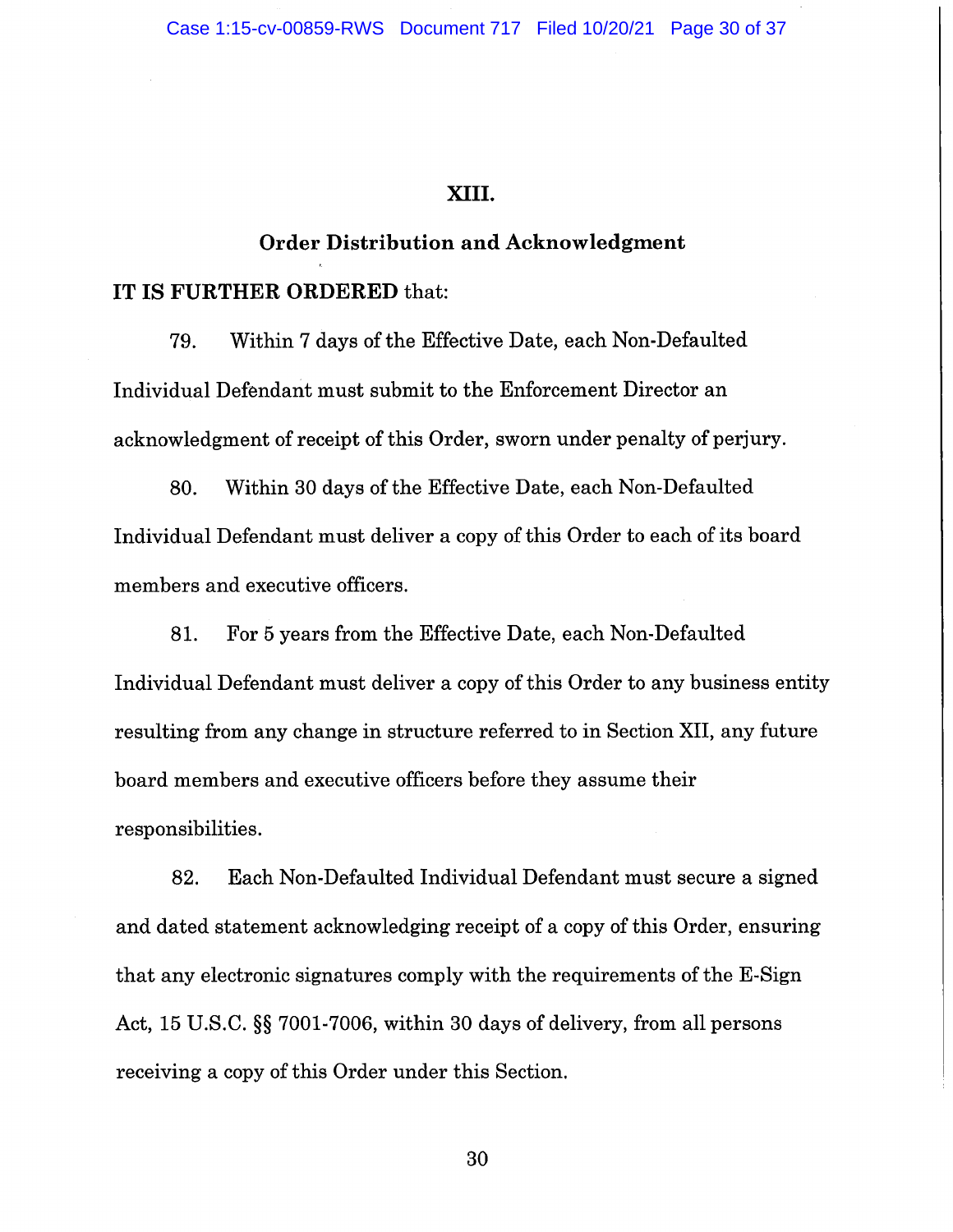Within 90 days of the Effective Date, each Non-Defaulted 83. Individual Defendant must provide the Bureau with a list of all persons and their titles to whom this Order was delivered through that date under Paragraphs 80 and 81, and a copy of all signed and dated statements acknowledging of receipt of this Order under Paragraph 82.

#### XIV.

## Recordkeeping

## IT IS FURTHER ORDERED that:

The Non-Defaulted Individual Defendants must create, or if 84. already created, must retain for the duration of the Order, all documents and records necessary to demonstrate full compliance with each provision of this Order, including all submissions to the Bureau.

### XV.

### **Notices**

# IT IS FURTHER ORDERED that:

Unless otherwise directed in writing by the Bureau, the Non-85. Defaulted Individual Defendants must provide all submissions, requests, communications, or other documents relating to this Order in writing, with the subject line, "CFPB v. Universal Debt & Payment Solutions, LLC, Case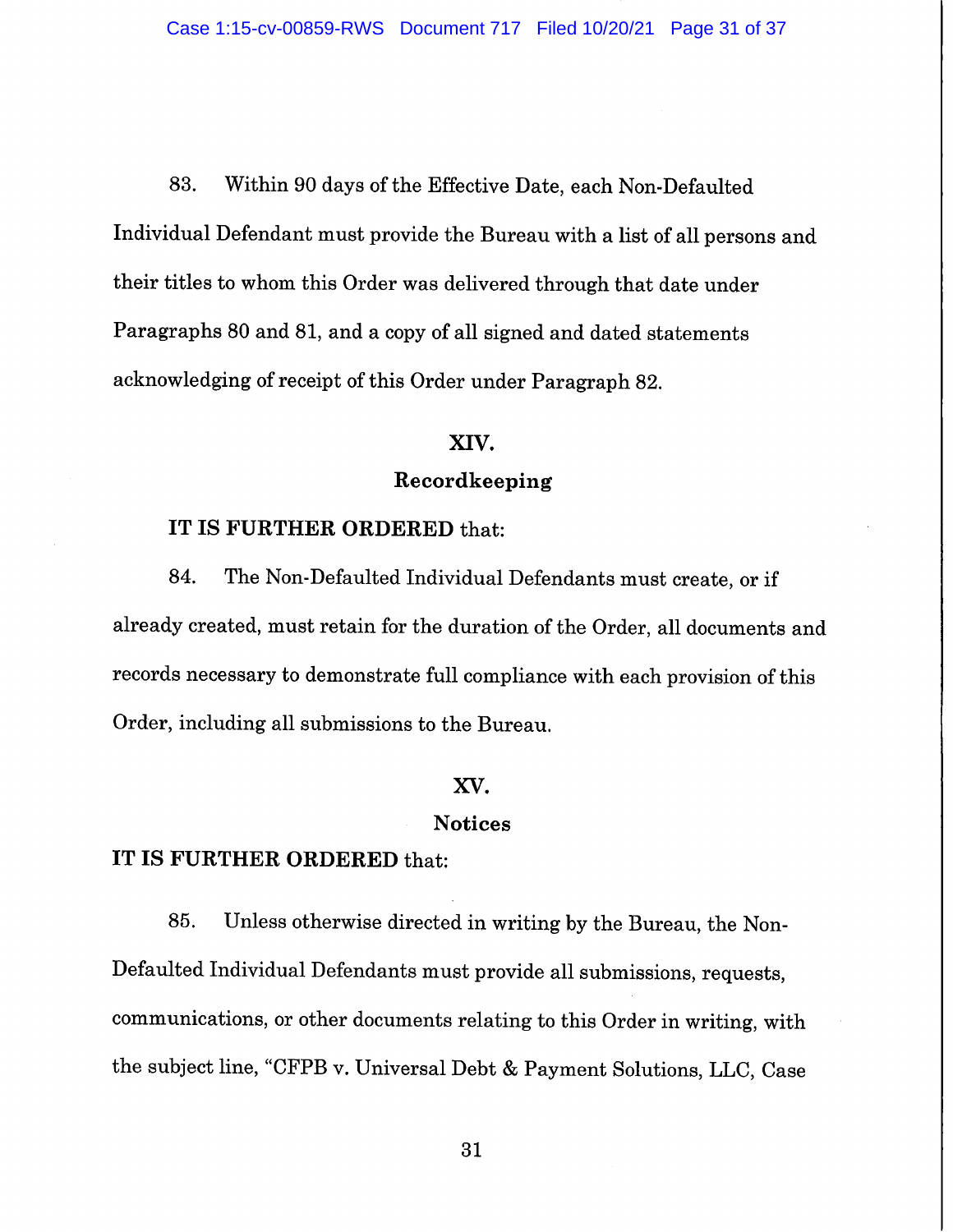No. 1:15-cv-859," and send them by overnight courier or first-class mail to the

below address and contemporaneously by email to

Enforcement\_Compliance@cfpb.gov:

**Assistant Director for Enforcement Consumer Financial Protection Bureau ATTENTION: Office of Enforcement** 1700 G Street, N.W. Washington D.C. 20552

## XVI.

## Cooperation with the Bureau and the Receiver

## IT IS FURTHER ORDERED that:

86. The Non-Defaulted Defendants must cooperate fully to help the Bureau and the Receiver determine the identity and location of, and the amount of injury sustained by, each Affected Consumer. The Non-Defaulted Defendants must provide such information in its or its agents' possession or control within 14 days of receiving a written request from the Bureau or the Receiver.

87. The Non-Defaulted Defendants must cooperate fully with the Bureau in this matter and in any investigation related to or associated with the conduct described in the Complaint, the Court's order granting summary judgment to the Bureau [ECF No. 576], or the Findings herein. The Non-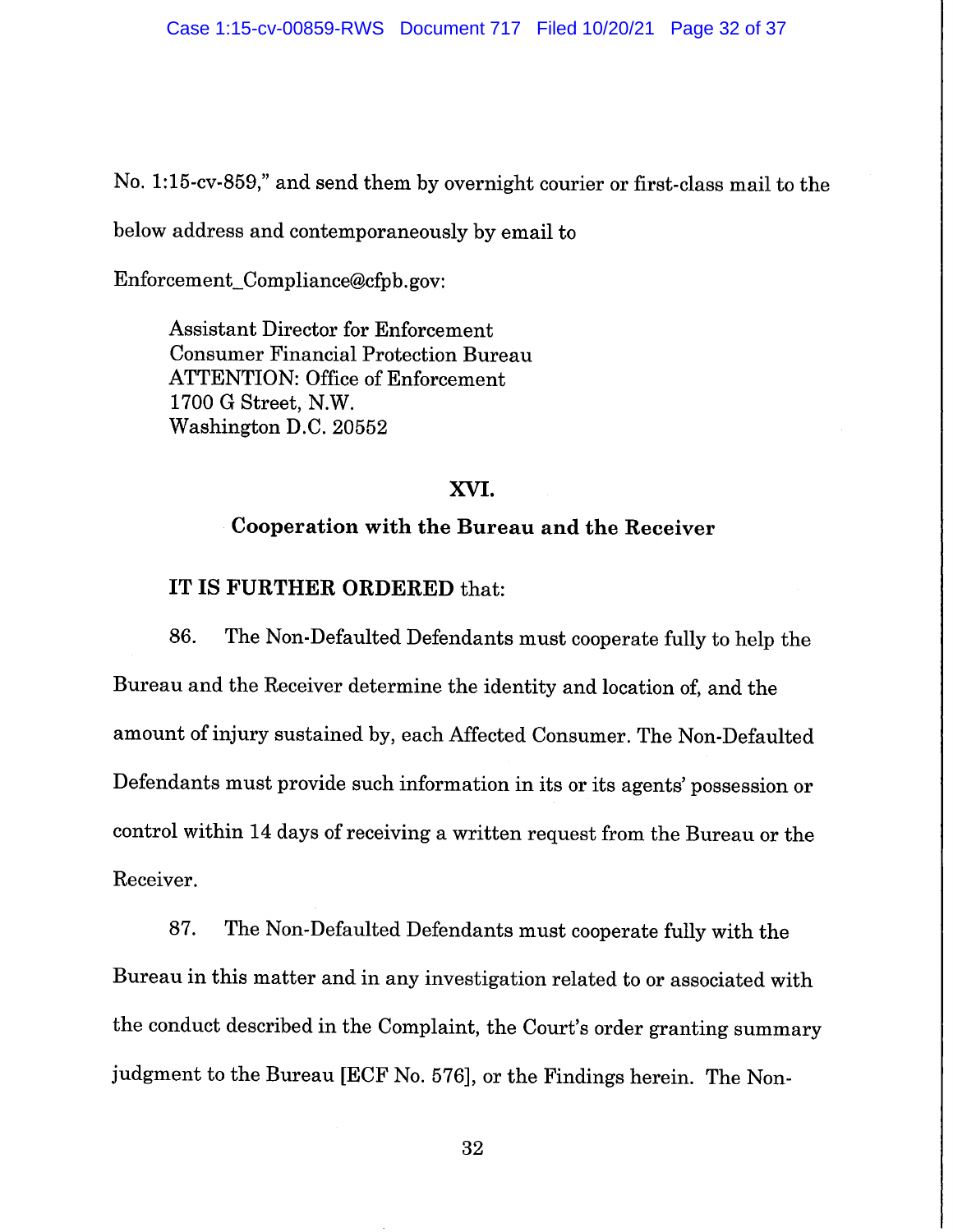Defaulted Defendants must provide truthful and complete information, evidence, and testimony. The Non-Defaulted Defendants must cause their officers, employees, representatives, or agents to appear for interviews, discovery, hearings, trials, and any other proceedings that the Bureau may reasonably request upon 15 days written notice, or other reasonable notice, at such places and times as the Bureau may designate, without the service of compulsory process.

## XVII.

## **Compliance Monitoring**

IT IS FURTHER ORDERED that, to monitor the Non-Defaulted Defendants' compliance with this Order:

Within 14 days of receiving a written request from the Bureau, 88. each Non-Defaulted Defendant must submit additional Compliance Reports or other requested information, which must be made under penalty of perjury; provide sworn testimony; or produce documents.

89. For purposes of this Section, the Bureau may communicate directly with each Non-Defaulted Defendant, unless the Non-Defaulted Defendant retains counsel related to these communications.

90. The Non-Defaulted Defendants must permit Bureau representatives to interview any employee or other person affiliated with any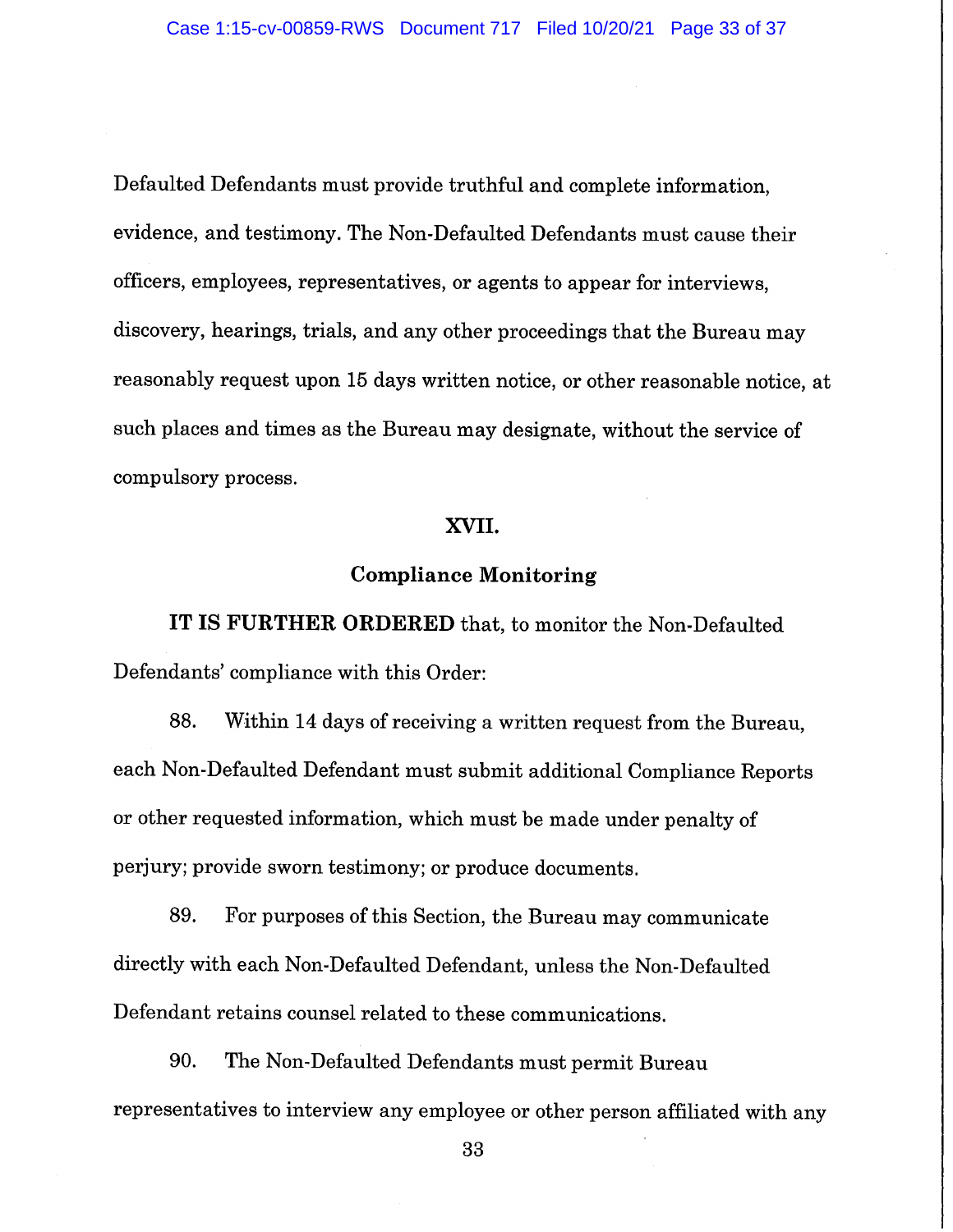Non-Defaulted Defendant who has agreed to such an interview regarding: (a) this matter; (b) anything related to or associated with the conduct described in the Complaint, the Court's order granting summary judgment to the Bureau (ECF No. 576), or the Findings herein or (c) compliance with this Order. The person interviewed may have counsel present.

91. Nothing in this Order limits the Bureau's lawful use of compulsory process, pursuant to 12 C.F.R. § 1080.6 or other compulsory process.

## XVIII.

## **Continuity of Receivership**

#### IT IS FURTHER ORDERED that:

92. The Receivership Order shall continue as modified by this Section.

93. No later than one hundred and eighty (180) days from the Effective Date, the Receiver shall file and serve on the parties a report to the Court (Final Report) that details the steps taken to collect and administer the Receivership Assets. The Final Report must include an accounting of the Receivership Assets and a description of what other actions, if any, must be taken to wind down the Receivership Estate (as defined in the Receivership Order) and to dissolve the Receivership Entities under their respective state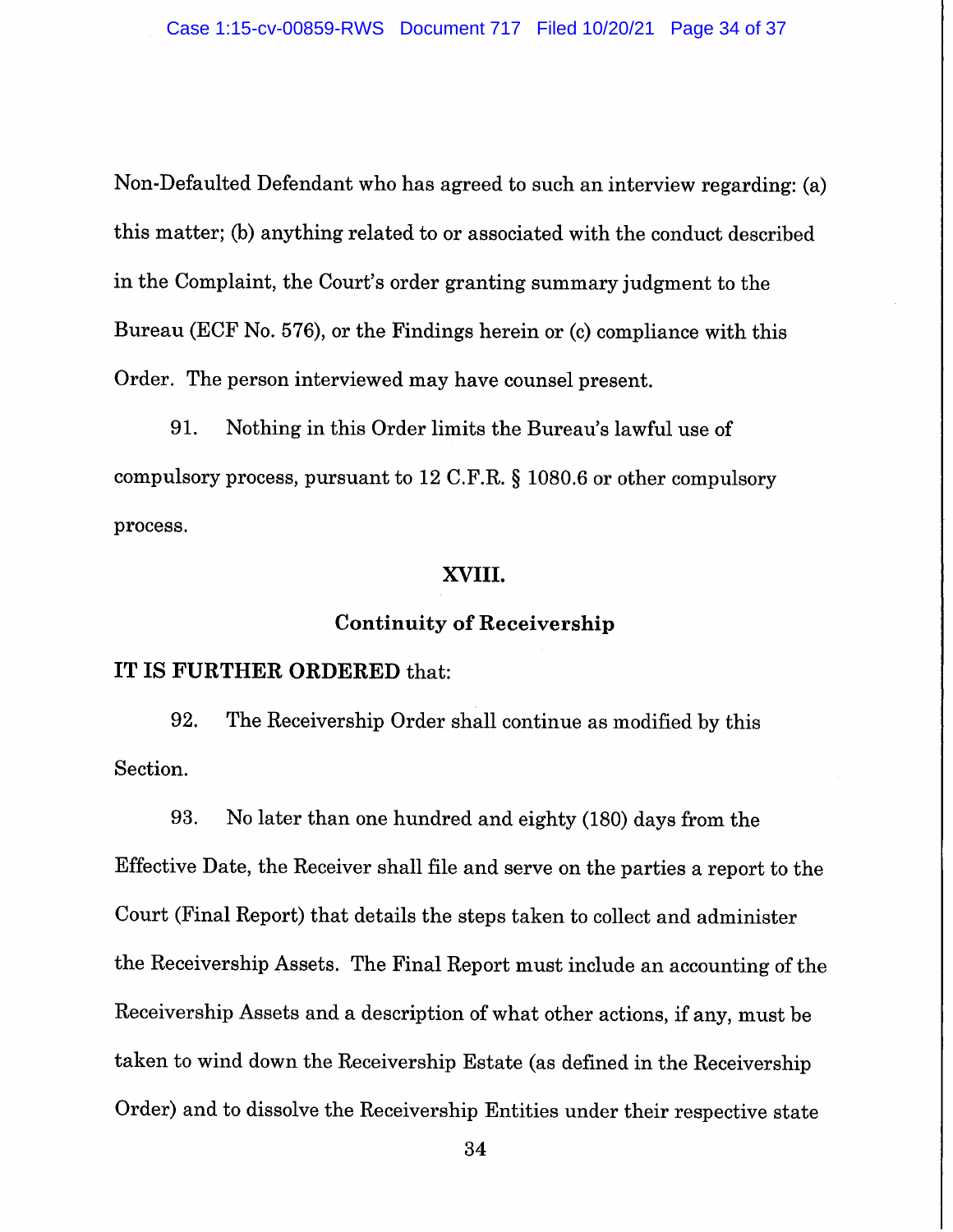laws of incorporation. At the time of filing the Final Report, the Receiver shall also file an application for final payment of compensation and expenses associated with its performance of its duties as Receiver. The Court will review the final payment application and any objections thereto and, absent a valid objection, will issue an order directing that the Receiver:

- Pay from the Receivership Estate the reasonable costs and a. expenses of administering the Receivership Estate, including compensation of the Receiver and the Receiver's personnel and the actual out-of-pocket costs incurred by the Receiver in carrying out his duties; and
- After making the payments referenced in Paragraph 93(a),  $\mathbf{b}$ . pay all funds remaining in the Receivership Estate to the Bureau within ten (10) days by wire transfer to the Bureau or to the Bureau's agent, and according to the Bureau's wiring instructions, for the purpose of paying the monetary judgment and penalties set forth in this Order.

If the Receiver believes that the Receivership Estate cannot be 94. liquidated or that adequate consumer transaction information for purposes of redress cannot be obtained within one hundred and eighty (180) days of the Effective Date, or if the Receiver believes that additional actions need to be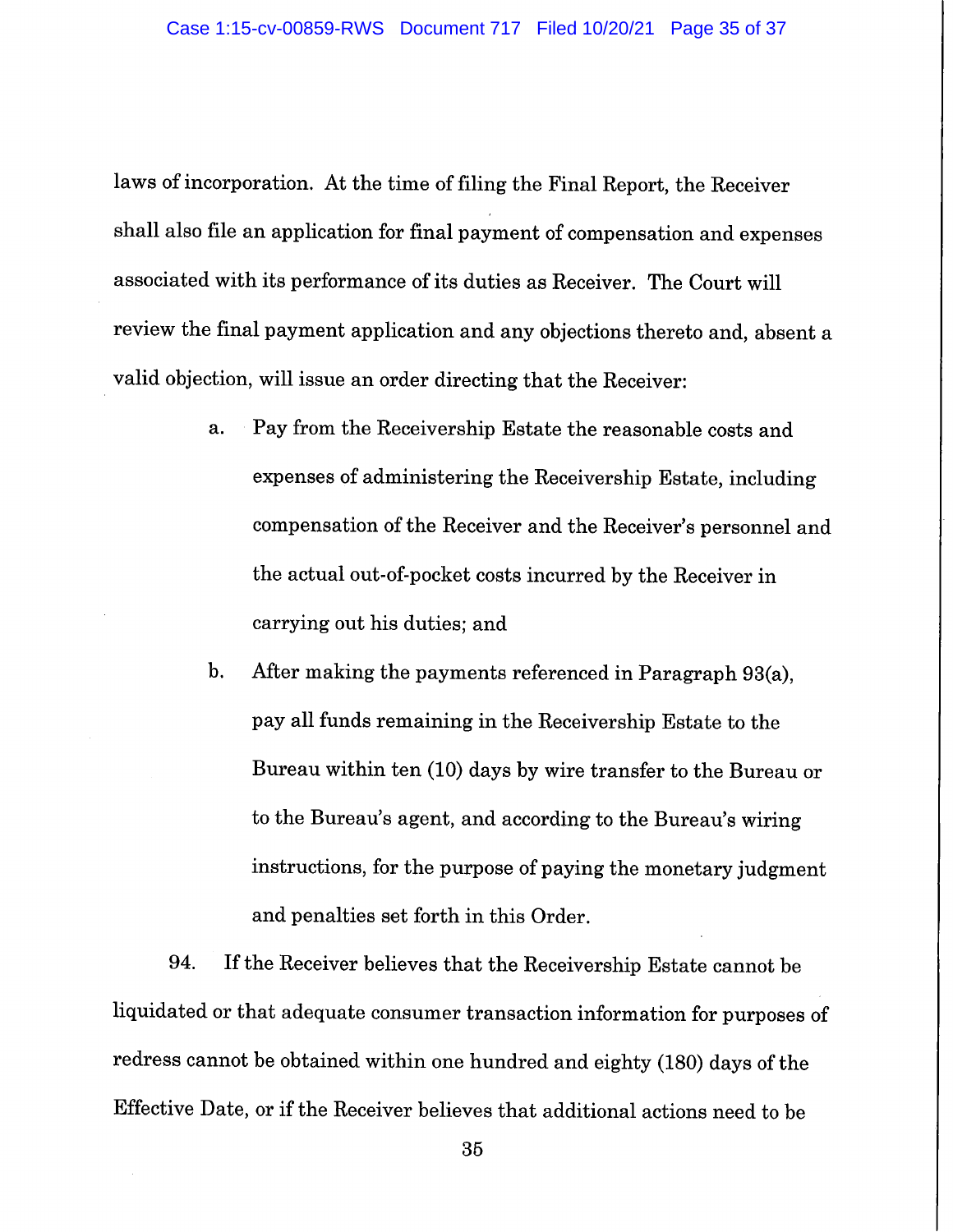taken more than one hundred and eighty (180) days after the Effective Date, the Receiver will move the Court for an appropriate extension of the Receivership and the deadline to file the Final Report.

95. Until the date the Court issues an order based on the Receiver's Final Report, if there is any final judgment, consent order, or settlement in a Related Consumer Action, the Receiver must notify the Enforcement Director of the final judgment, consent order, or settlement in writing. That notification must indicate the amount of redress, if any, that any Receivership Entity paid or is required to pay to consumers and describe the consumers or classes of consumers to whom that redress has been or will be paid.

Upon the transfer of funds to the Bureau pursuant to this 96. Section, the Receivership will be terminated.

### XIX.

## **Entry of Judgment**

## IT IS FURTHER ORDERED that:

There being no just reason for delay of entry of this judgment, 97. under Federal Rule of Civil Procedure 54(b), the Clerk will immediately enter this Order as a final judgment as to the Non-Defaulted Defendants.